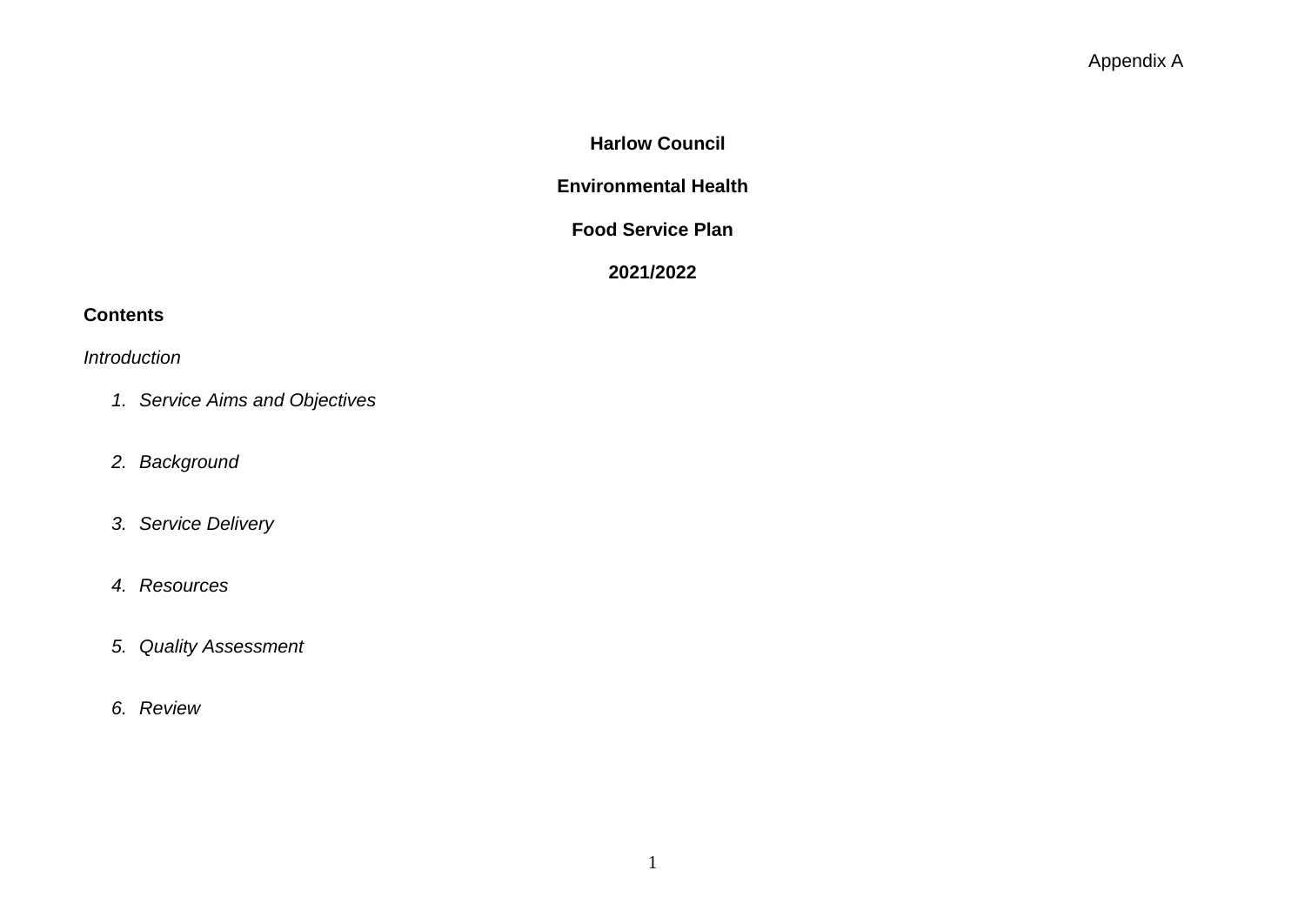| 0.0 Introduction | The Council is designated as a Food Authority under the Food Safety Act 1990 and as such has a<br>statutory duty to enforce the Act.                                                                                                                                                                                                                                                                                                                                                                                                                                                                                                                                                                                                                                                                                                                                                                                                                                                                                                                                                                                                            |
|------------------|-------------------------------------------------------------------------------------------------------------------------------------------------------------------------------------------------------------------------------------------------------------------------------------------------------------------------------------------------------------------------------------------------------------------------------------------------------------------------------------------------------------------------------------------------------------------------------------------------------------------------------------------------------------------------------------------------------------------------------------------------------------------------------------------------------------------------------------------------------------------------------------------------------------------------------------------------------------------------------------------------------------------------------------------------------------------------------------------------------------------------------------------------|
|                  | The Food Service Plan is dedicated solely to the food safety enforcement function. It covers all<br>elements of food safety and hygiene for which Harlow Council has enforcement responsibility.                                                                                                                                                                                                                                                                                                                                                                                                                                                                                                                                                                                                                                                                                                                                                                                                                                                                                                                                                |
|                  | 2020-2021 was an unprecedented year due to the Coronavirus SARS-CoV-2 pandemic. The food<br>safety team were involved in the COVID-19 pandemic response. The closure of many businesses<br>and the adaptation of businesses to work in different ways significantly impacted the food safety<br>interventions carried out. The guidance produced by the Food Standards Agency in prioritising<br>interventions during this time was implemented as appropriate. Restrictions and associated guidance<br>changed on a frequent basis. The food safety team provided information to businesses about these<br>changes and provided guidance where a business changed their type of operation (e.g. to<br>takeaway). They were also required to carry out enforcement where businesses did not comply with<br>the relevant regulations. The food safety team also carried out investigations into workplace and<br>community cases of COVID 19, supported the national contact tracing team, and participated in<br>outbreak management teams, health protection board meetings, and other multi agency meetings at<br>the height of the pandemic. |
|                  | This Service Plan has been produced in response to a requirement by the Food Standards Agency<br>(FSA) in its Framework Agreement on Official Feed and Food Controls by Local Authorities. The FSA<br>was established in April 2000 as an independent monitoring and advisory body in response to<br>widespread public concern over a number of food safety issues. One aim of the FSA is to make food<br>law enforcement more effective, efficient and accountable.                                                                                                                                                                                                                                                                                                                                                                                                                                                                                                                                                                                                                                                                            |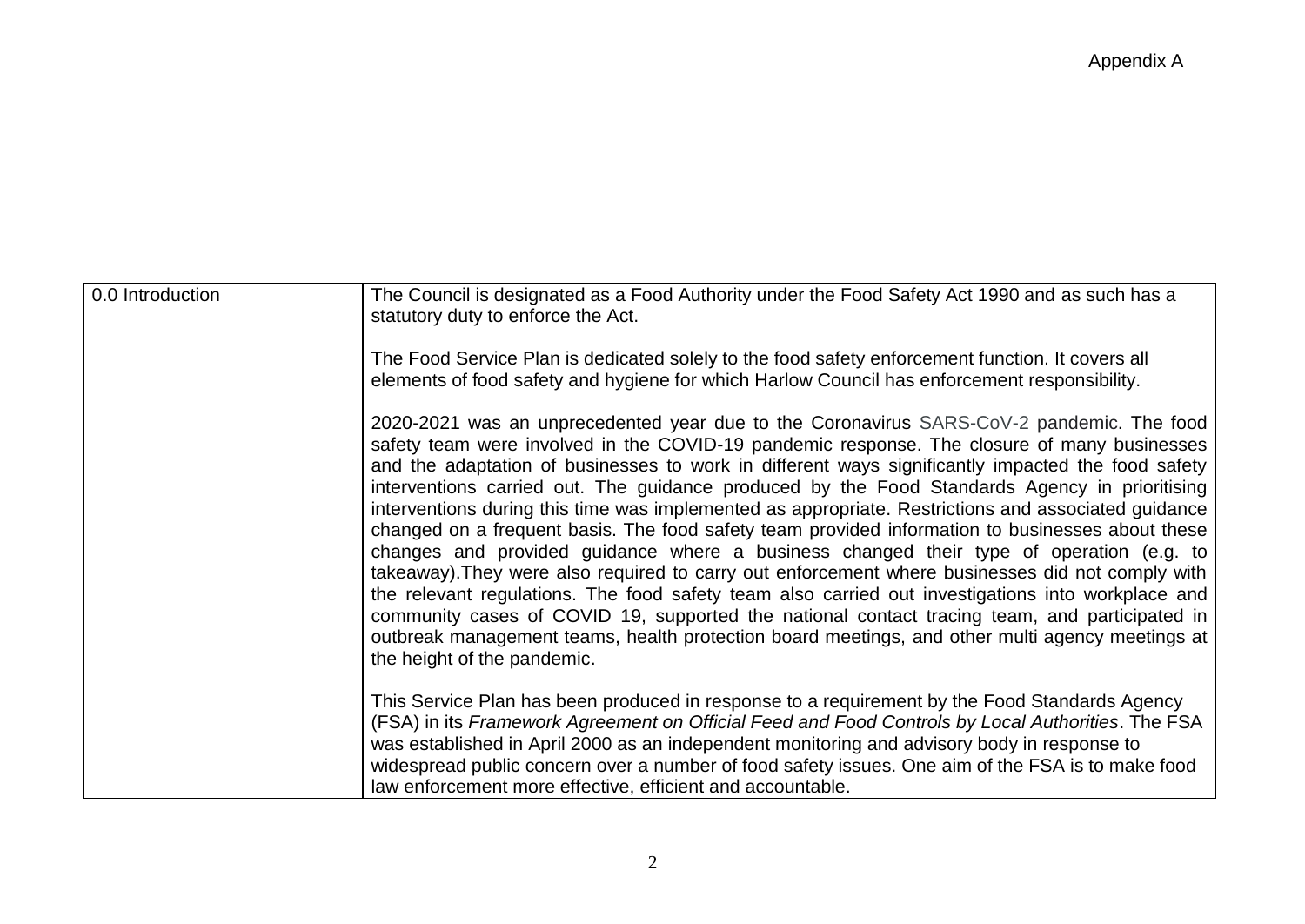|                                           | The Service Plan sets out how Harlow Council will deliver the food safety enforcement function in<br>accordance with current guidelines for the period 2021 to 2022. This document sets out the following:                                                                                                                  |  |  |  |
|-------------------------------------------|-----------------------------------------------------------------------------------------------------------------------------------------------------------------------------------------------------------------------------------------------------------------------------------------------------------------------------|--|--|--|
|                                           | food safety objectives detailing the Council's responsibilities as set out in legislation,<br>$\bullet$<br>associated statutory code of practice and national Guidelines;                                                                                                                                                   |  |  |  |
|                                           | the current work programme within the Service;<br>$\bullet$                                                                                                                                                                                                                                                                 |  |  |  |
|                                           | the Council's policy on food safety, sampling, provision of information to business,<br>$\bullet$<br>investigation of complaints and allegations of Food Poisoning, response to Food Safety Alerts<br>and infectious disease control.                                                                                       |  |  |  |
| 1.0 Service Aims and<br><b>Objectives</b> | The Environmental Health Service is committed to protecting the public by ensuring a safe trading<br>environment in Harlow.                                                                                                                                                                                                 |  |  |  |
|                                           | To achieve this, priorities are established by using a risk assessment approach. Activities relating to a<br>wide range of food safety legislation include: inspections; sampling programmes; response to<br>complaints; education/promotional campaigns and the provision of specialist advice to traders.                 |  |  |  |
| 1.1 Aim and Objectives                    | Aim:                                                                                                                                                                                                                                                                                                                        |  |  |  |
|                                           | To ensure that food and drink intended for sale for human consumption, which is supplied,<br>manufactured, produced, stored, distributed, handled or consumed within Harlow complies<br>with the law, is free from contamination and is without risk to the health of consumers (people<br>who work, live or visit Harlow). |  |  |  |
|                                           | The Environmental Health Service is committed to ensuring that satisfactory standards of food                                                                                                                                                                                                                               |  |  |  |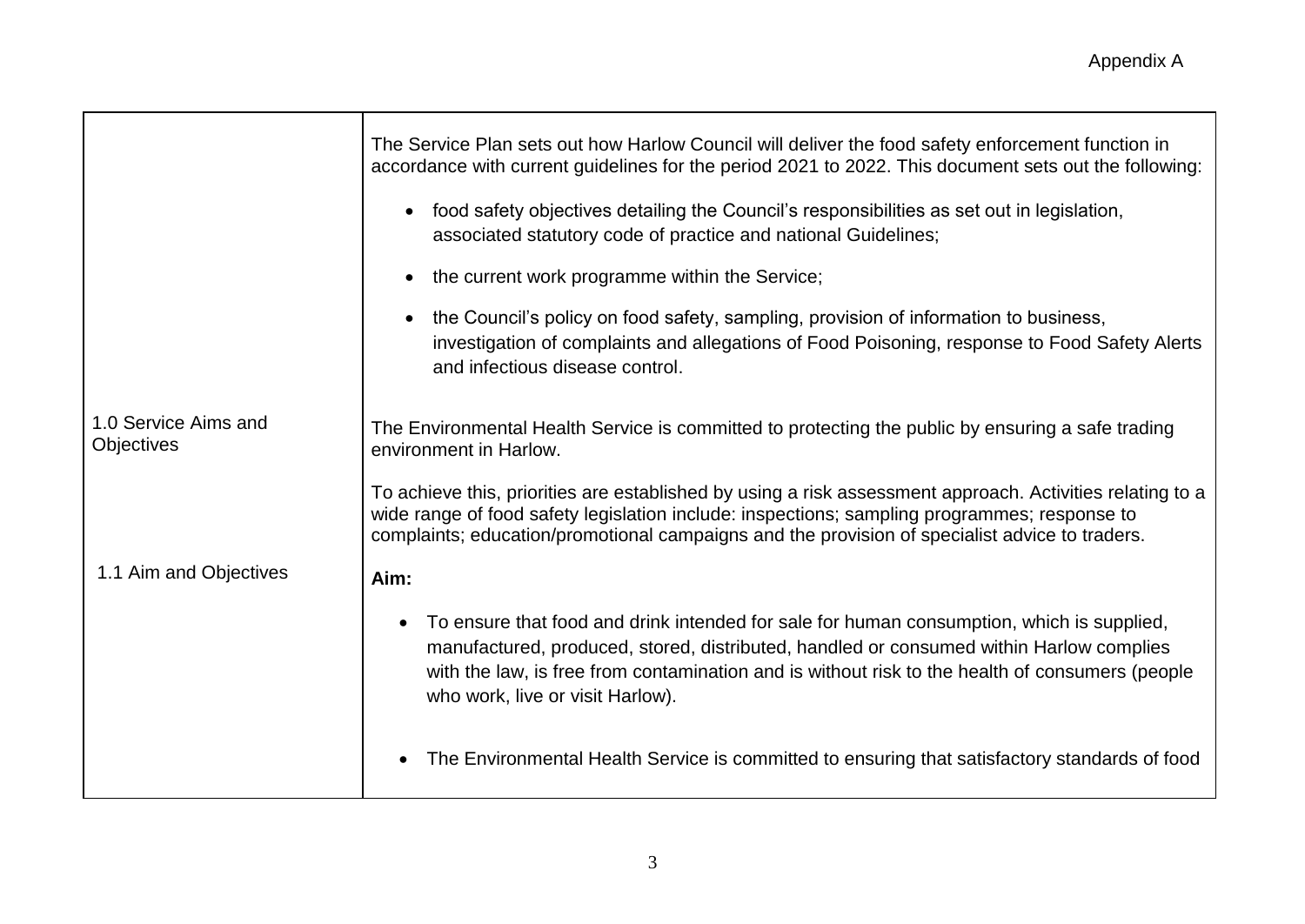#### hygiene are practised and maintained.

#### **Primary Objectives:**

- To ensure the health and well-being of the public by promoting and enforcing safe standards of hygiene and food safety in the preparation, manufacture, storage, distribution, handling and sale of food in all relevant food premises in Harlow in accordance with the requirements of the Food Safety Act 1990, and all regulations, orders, byelaws or other subsidiary legislation made there under including retain EU regulations.
- To undertake an effective and planned programme of quality risk based food safety inspections of food premises (by qualified and suitably trained officers), to ensure compliance with food law and to minimise risks to health and safety;
- To take appropriate enforcement action proportional to the risks involved and in accordance with the Council's Food Safety Enforcement Policy with due regard being given to the Primary Authority Scheme and guidance from relevant external bodies;
- To monitor foodstuffs manufactured, imported, stored or on display for sale in Harlow, through a planned yearly sampling programme which includes imported foods. To carry out reactive sampling for microbiological examination;
- To promote effective communication with consumers and businesses on food safety matters within Harlow;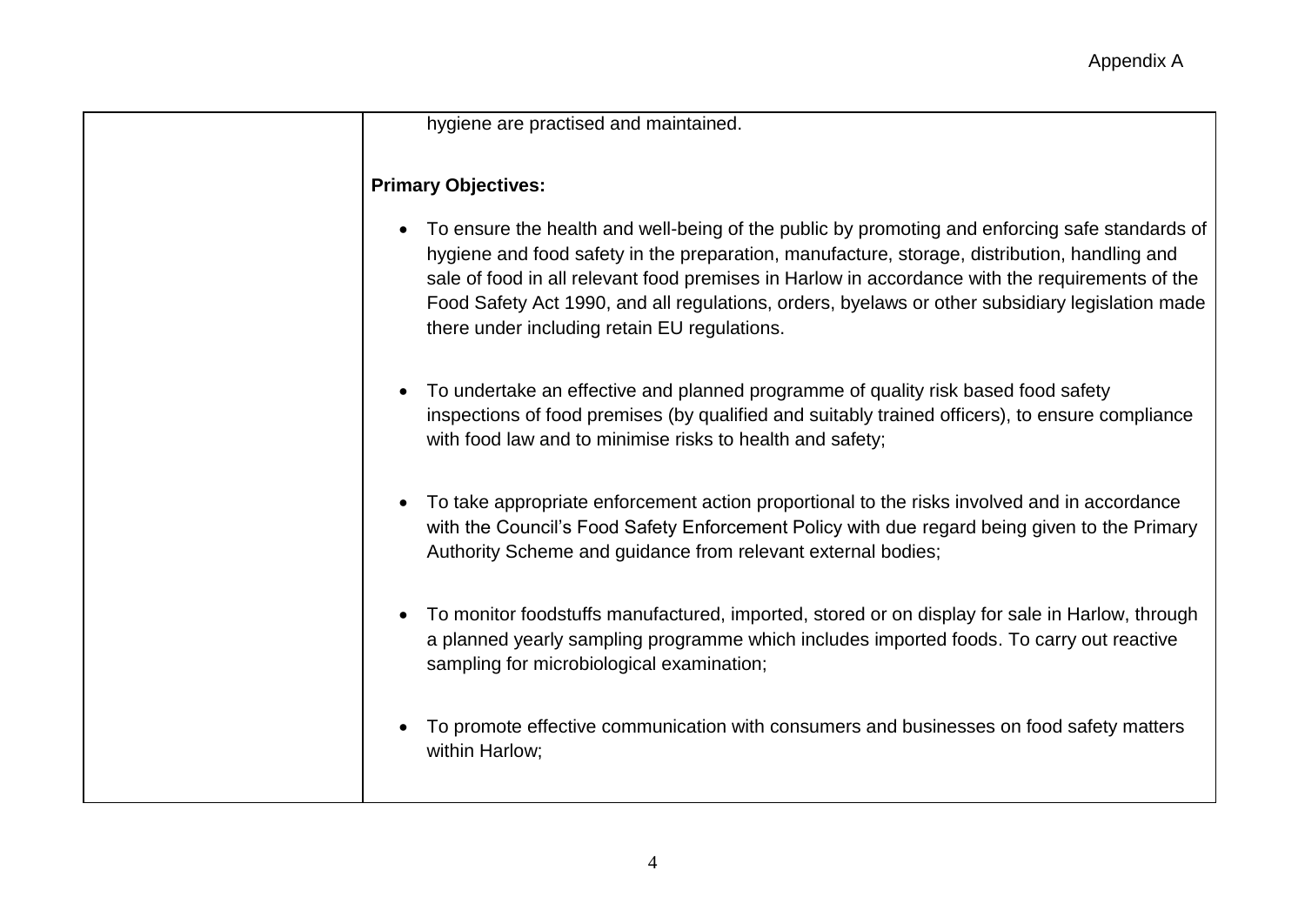|                                                       | To encourage, assist, and support food businesses/residents of Harlow by providing<br>$\bullet$<br>information, education, training and advice including allergen advice in accordance with the<br>Food Information Regulations 2014;                                                                                          |
|-------------------------------------------------------|--------------------------------------------------------------------------------------------------------------------------------------------------------------------------------------------------------------------------------------------------------------------------------------------------------------------------------|
|                                                       | To investigate all relevant complaints regarding premises, practices and food items in<br>$\bullet$<br>accordance with service customer care standards;                                                                                                                                                                        |
|                                                       | To investigate and control outbreaks of food poisoning and other food borne disease within<br>$\bullet$<br>Harlow and take appropriate action to prevent any recurrence;                                                                                                                                                       |
|                                                       | To complete and submit timely, accurate statistical returns to the Food Standards Agency<br>$\bullet$<br>requirements;                                                                                                                                                                                                         |
|                                                       | To actively support Essex Food Liaison Group and its sub groups;                                                                                                                                                                                                                                                               |
|                                                       | To carry out the activities in this Service Plan with an educative approach where possible,<br>$\bullet$<br>dependant on available resources.                                                                                                                                                                                  |
| 1.2 Links to Corporate<br><b>Objectives and Plans</b> | The Food Service along with all other Council services is included within the corporate planning<br>process. This includes Corporate Plan 2021, the Environment and Planning Service Plan and<br>Individual Personal Performance Plans.                                                                                        |
|                                                       | For the purposes of the Food Standards Agency this document is referred to as the 'Food Service<br>Plan'. Within the organisation of Harlow Council this plan would be referred to as a 'Team Plan'. The<br>corporate hierarchy places this Team Plan between the Environment and Planning Service Plan and<br>Personal Plans. |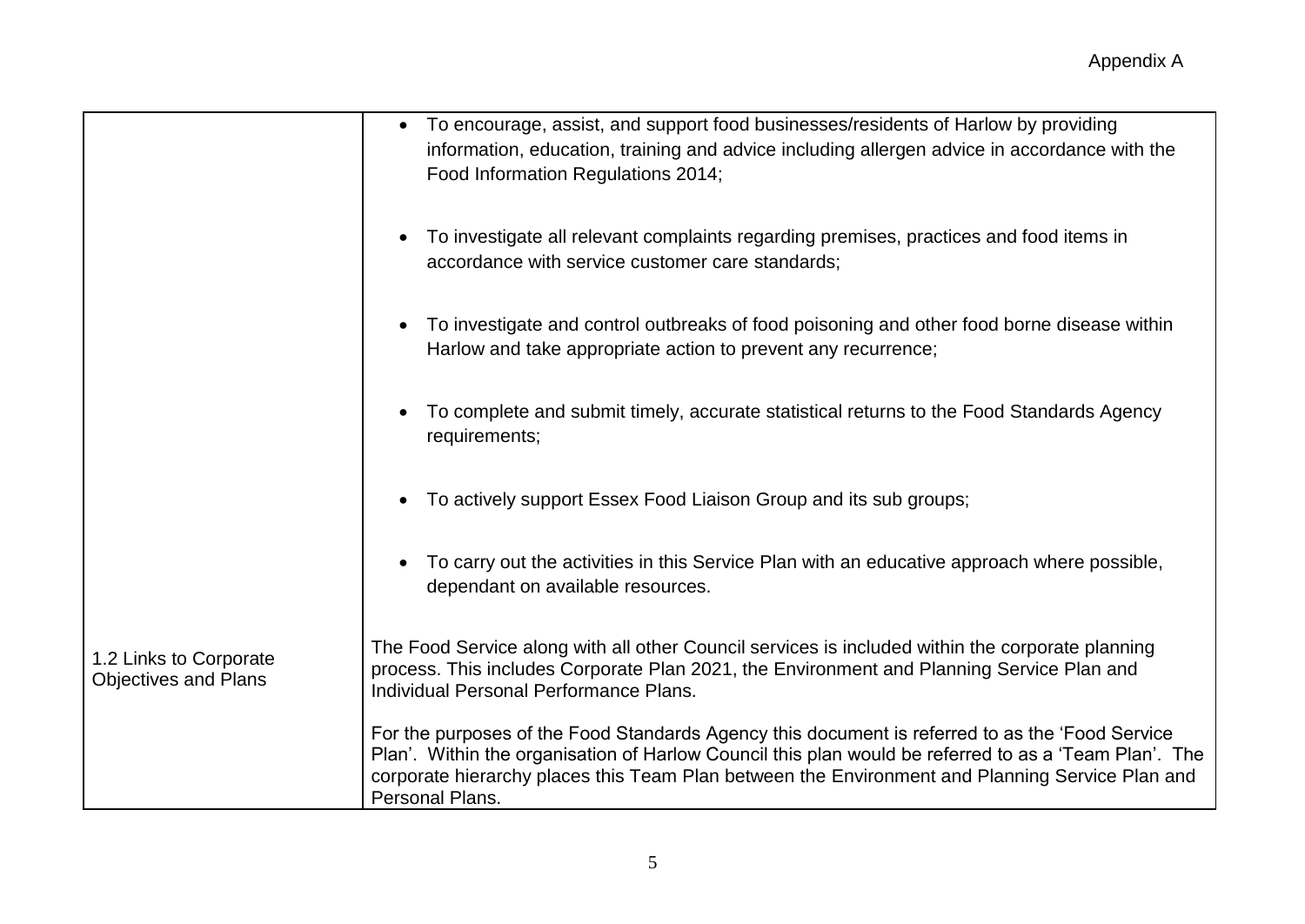| Team Plans are used to develop the Council's Personal Performance Plans to assist in identifying<br>key objectives for staff in the forthcoming year.                                                                               |
|-------------------------------------------------------------------------------------------------------------------------------------------------------------------------------------------------------------------------------------|
| All Service Heads as part of this process are required to produce an Annual Service Plan, which is<br>presented to the Corporate Management Team. Performance indicator returns (both national and<br>local) are reviewed annually. |
| The Council has an agreed Corporate Plan that sets out how the Council is going to tackle local<br>people's priorities and improve services.                                                                                        |
| The Corporate Plan Priorities 2021 are:                                                                                                                                                                                             |
| <b>Resilience and Recovery</b><br>$\bullet$                                                                                                                                                                                         |
| More and better housing;<br>$\bullet$                                                                                                                                                                                               |
| Regeneration and a thriving economy;<br>$\bullet$                                                                                                                                                                                   |
| Wellbeing and social inclusion;<br>$\bullet$                                                                                                                                                                                        |
| A clean and green environment;<br>$\bullet$                                                                                                                                                                                         |
| Successful children and young people.                                                                                                                                                                                               |
| The Food Service contributes directly to the Corporate aims in the following ways:                                                                                                                                                  |
| Food is a prerequisite of health. The safety, quality, and wholesomeness of food plays a key<br>$\bullet$<br>role together with nutritional issues, in maintaining and improving health;                                            |
| The Service focuses on protecting the public and promotes good quality food production in<br>$\bullet$                                                                                                                              |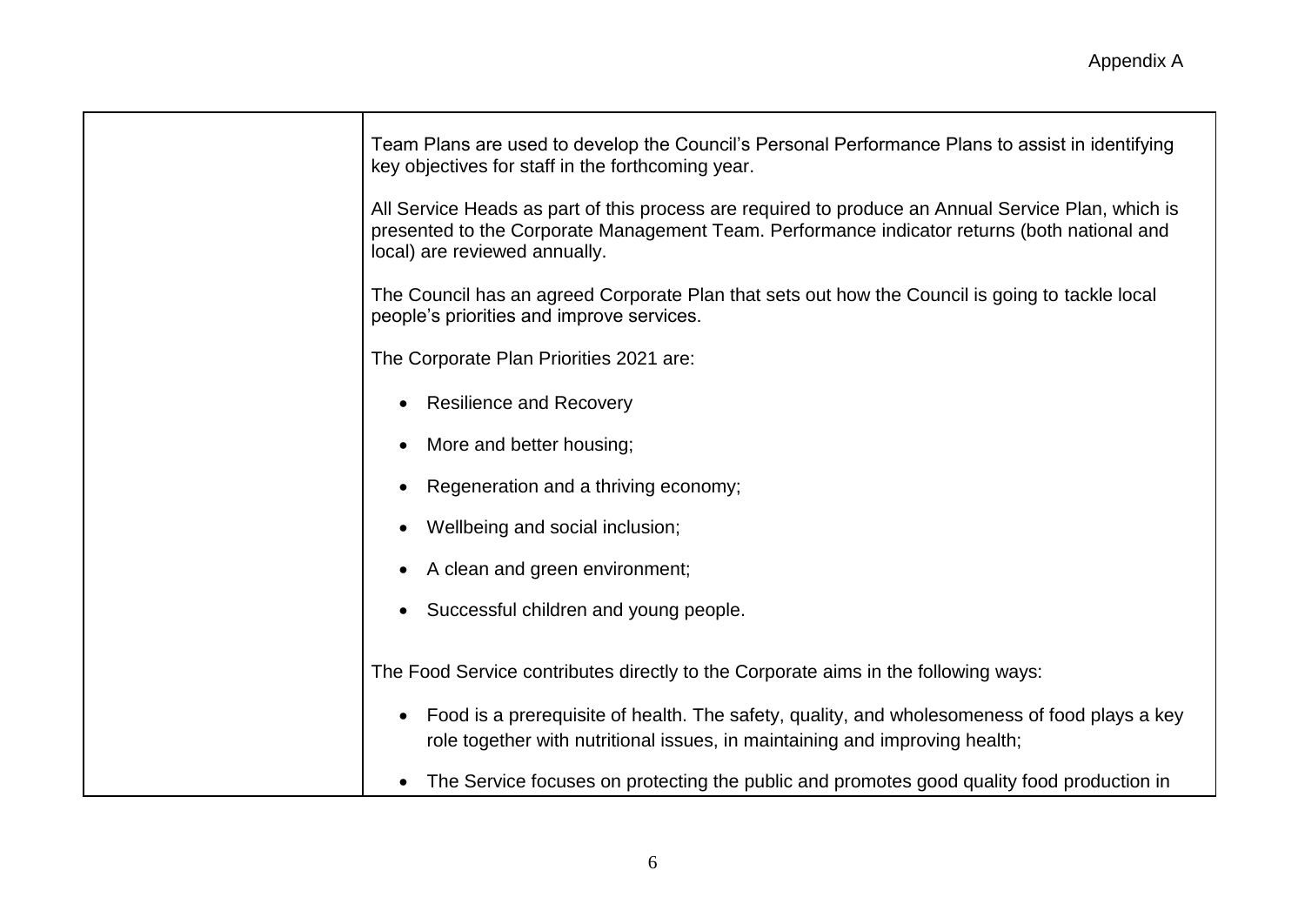| Harlow;                                                                                                                                                                                                                                                                                                       |
|---------------------------------------------------------------------------------------------------------------------------------------------------------------------------------------------------------------------------------------------------------------------------------------------------------------|
| By helping to create economic prosperity and sustainability ensuring a prosperous economic<br>future for local business that can compete on a level playing field;                                                                                                                                            |
| By working in partnership with other agencies and services aimed at improving the quality of<br>life, health, safety and well being of the citizens of Harlow;                                                                                                                                                |
| Providing life-long learning through, where resources are available, advice to business and<br>dissemination of information to consumers, enabling everyone to make informed choices about<br>the products they choose to buy;                                                                                |
| Reducing crime through the investigation of service requests and proactive inspection;                                                                                                                                                                                                                        |
| The Service proactively aims to deliver health information and education to the community<br>where resource permits;                                                                                                                                                                                          |
| Food Business Operators are consulted and involved concerning inspection of their properties.<br>The Service continually strives to keep businesses and industry updated on the issues that act<br>as interfaces between the Council and themselves, through statutory promotions and specific<br>mail shots. |
| A risk based approach to enforcement results in a lean service which thus ensures value for<br>money in meeting statutory requirements.                                                                                                                                                                       |
|                                                                                                                                                                                                                                                                                                               |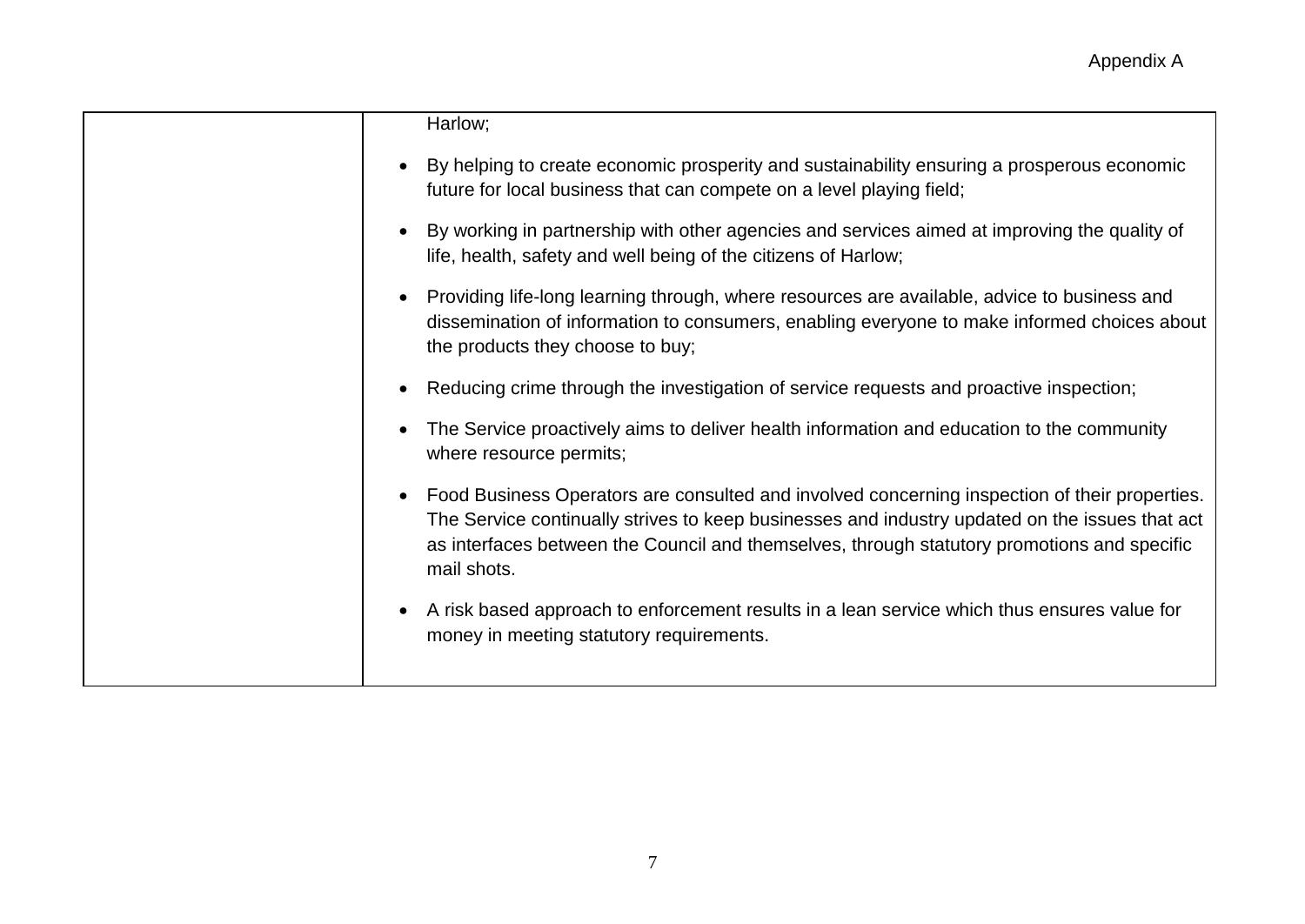| 2. Background<br>2.1 Profile of Harlow | Harlow is almost entirely an urban area surrounded by rural areas controlled by Epping Forest District<br><b>Council and East Hertfordshire District Council.</b>                                                                                                                                                                                                                                                                                                                                                                                                                                                                                                                                                                                                                                            |
|----------------------------------------|--------------------------------------------------------------------------------------------------------------------------------------------------------------------------------------------------------------------------------------------------------------------------------------------------------------------------------------------------------------------------------------------------------------------------------------------------------------------------------------------------------------------------------------------------------------------------------------------------------------------------------------------------------------------------------------------------------------------------------------------------------------------------------------------------------------|
|                                        | As a new Town, the majority of its buildings and infrastructure are post 1947. There are a few small<br>pockets of older development most notably the area known as Old Harlow. The 2011 Census of<br>England and Wales confirmed that Harlow's population was 81,944. The town's population is<br>estimated to rise to 89,720 by 2021. Harlow is a multi-cultural community with one of the highest<br>percentages of ethnic minorities in Essex.                                                                                                                                                                                                                                                                                                                                                           |
|                                        | The town is segregated into residential and commercial/industrial areas. The industrial areas employ<br>large numbers of people, a significant number of whom travel from outside Harlow. The London to<br>Cambridge railway line and M11 motorway both pass through the district, providing good<br>communication links with London, M25 and Stansted Airport.                                                                                                                                                                                                                                                                                                                                                                                                                                              |
| 2.2 Organisational structure           | The Food Service forms part of the Environmental Health Service that is managed by the<br>Environmental Health Manager, who in turn reports to the Environment & Licensing Manager. The<br>Environmental Health Service is part of Environment and Planning. (Environmental Health,<br>Licensing, Streetscene, Energy and Emergency Planning, Planning and Building Control, Properties<br>and Estates)                                                                                                                                                                                                                                                                                                                                                                                                      |
|                                        | The management structure is available on the following link:                                                                                                                                                                                                                                                                                                                                                                                                                                                                                                                                                                                                                                                                                                                                                 |
|                                        | https://www.harlow.gov.uk/your-council/council-structure                                                                                                                                                                                                                                                                                                                                                                                                                                                                                                                                                                                                                                                                                                                                                     |
|                                        | The Food Service is a function of the Environmental Health Commercial Team which consists of: 1<br>Environmental Health Manager, a small proportion of whose time is undertaking Commercial duties, 1<br>Principal Environmental Health Officer (PEHO), 1 full time Senior Environmental Health Officer<br>(SEHO), 3 P.T SEHO's, and 1 PT Administration / Technical Support Officer (TSO). The PEHO<br>provides technical advice and support in complex cases, undertakes co-ordination, inspections of<br>high risk premises and carries out monitoring on behalf of the Environmental Health Manager. The<br>S/EHOs undertake the planned programmed inspection of food premises within Harlow; investigate a<br>wide variety of complaints and service requests; provide advice to consumers/businesses, |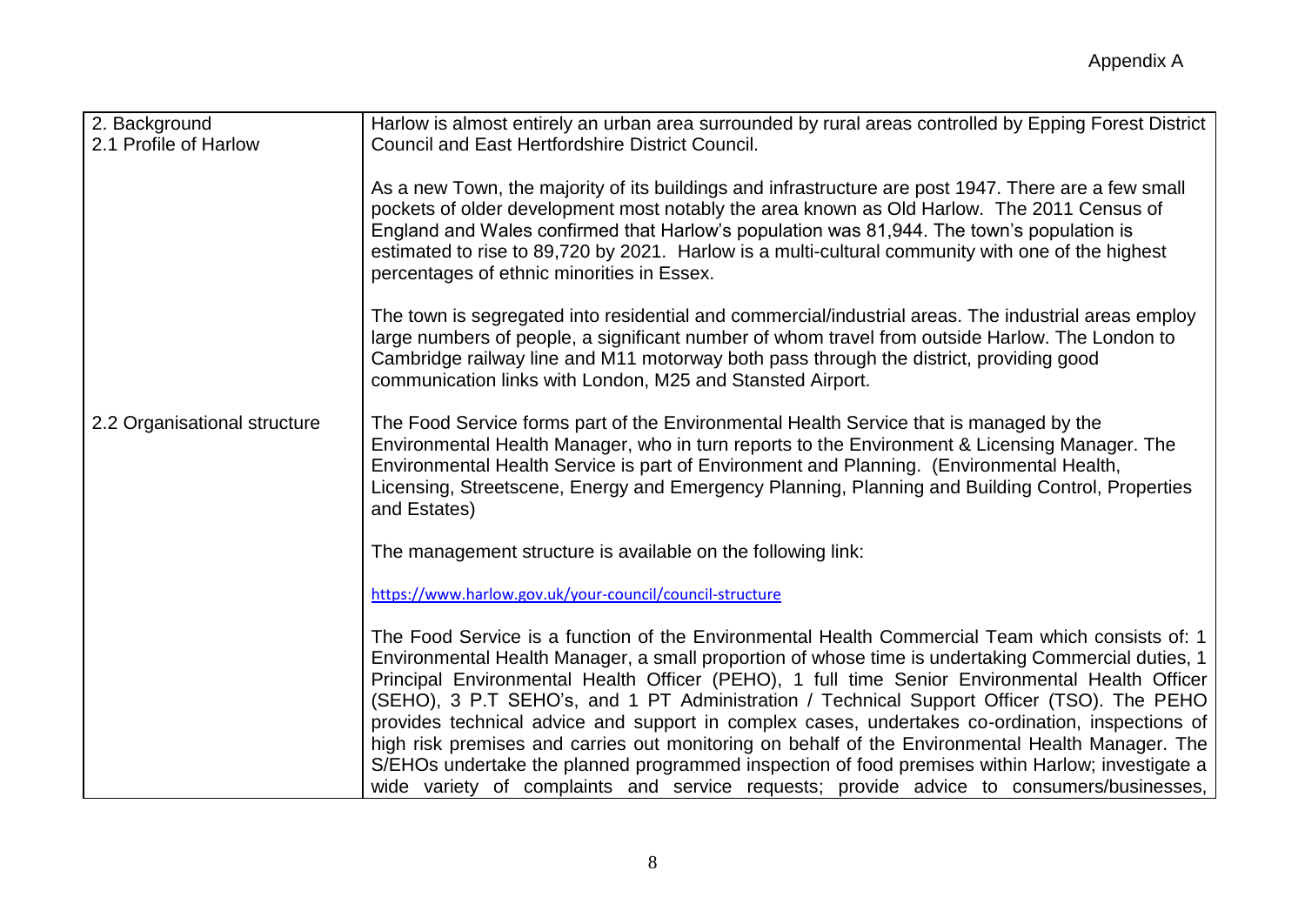|                                      | enforcement activities and food sampling. The TSO provides technical and administrative support to<br>the Team. A significant proportion of each officer's time is allocated to other functions such as health<br>and safety enforcement, investigation of accidents, statutory nuisances and licensing issues. Further<br>details on staff resource are available in section 4 of this Service Plan. |
|--------------------------------------|-------------------------------------------------------------------------------------------------------------------------------------------------------------------------------------------------------------------------------------------------------------------------------------------------------------------------------------------------------------------------------------------------------|
| 2.3 The Scope of the Food<br>Service | The Service will:                                                                                                                                                                                                                                                                                                                                                                                     |
| 2.3.1                                | Maintain an up to date register of all food premises in Harlow;                                                                                                                                                                                                                                                                                                                                       |
| 2.3.2                                | Inspect all registered food premises on a risk based, rolling programme in accordance with Food<br>Safety Act 1990, Statutory Code of Practice (issued March 2021) and take enforcement action as<br>necessary;                                                                                                                                                                                       |
| 2.3.3                                | Carry out visits to, and food safety inspections of food premises as necessary within the plan period,<br>including re-visits and investigative visits. (Note–Food Standards and Feedstuffs are the responsibility<br>of the Essex County Council, Trading Standards Service);                                                                                                                        |
| 2.3.4                                | Investigate food complaints and complaints about food premises (service requests);                                                                                                                                                                                                                                                                                                                    |
| 2.3.5                                | Provide, where resources permit, advice and assistance to businesses and consumers on food<br>related issues;                                                                                                                                                                                                                                                                                         |
| 2.3.6                                | Receive and act on all Food Alerts / withdrawals and recalls issued by the Food Standards Agency;                                                                                                                                                                                                                                                                                                     |
| 2.3.7                                | Investigate all food within the district that might be contaminated and take necessary action.<br>Seize, detain and arrange disposal, as necessary, unfit food;                                                                                                                                                                                                                                       |
| 2.3.8                                | Monitor the movement of unfit food into and out of Harlow;                                                                                                                                                                                                                                                                                                                                            |
| 2.3.9                                | Take action to close food premises found to present an imminent risk to health;                                                                                                                                                                                                                                                                                                                       |
| 2.3.10                               | Identify and inspect premises processing, handling and storing meat products and preparations, and                                                                                                                                                                                                                                                                                                    |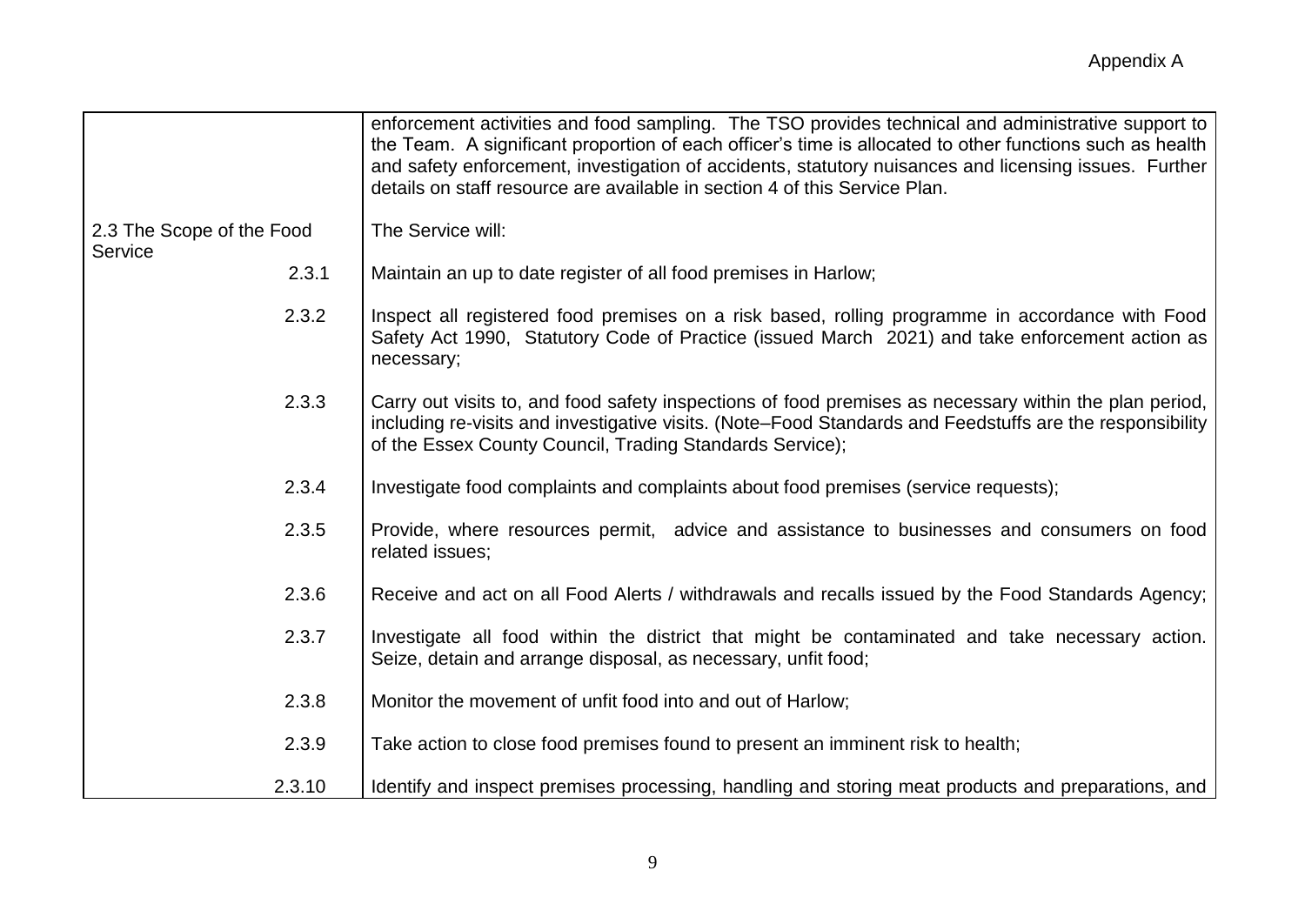|                                    | prepare them for approval under the regulations;                                                                                                                                                                                                                   |
|------------------------------------|--------------------------------------------------------------------------------------------------------------------------------------------------------------------------------------------------------------------------------------------------------------------|
| 2.3.11                             | Identify and inspect premises processing, handling and storing dairy, fish and / or egg products and<br>prepare them for approval under the regulations;                                                                                                           |
| 2.3.12                             | Undertake a food sampling programme that takes account of current food issues. Participate in<br>national and regional coordinated sampling programmes including imported foods;                                                                                   |
| 2.3.13                             | Comment, where resources permit, on proposed food legislation, codes of practice and other official<br>documents as necessary;                                                                                                                                     |
| 2.3.14                             | Provide appropriate export certification as requested by food companies in the District;                                                                                                                                                                           |
| 2.3.15                             | Investigate all statutory infectious disease notifications and allegations of foodborne disease to<br>establish any links with local food businesses or foodstuffs;                                                                                                |
| 2.3.16                             | Maintain an up to date and effective outbreak control plan;                                                                                                                                                                                                        |
| 2.3.17                             | Provide advice, where resources permit, to the general public and local businesses on all aspects of<br>food safety law and good practice, as required;                                                                                                            |
| 2.3.18                             | The Food Service is also responsible in the majority of food premises for the enforcement of health<br>and safety law, animal welfare and special treatment legislation. This is subject to a separate<br>National intervention priority programme.                |
| 2.4 Demands on the Food<br>Service | As at 1 April 2021 the Environmental Health Service's database identifies that it is responsible for<br>enforcing Food Safety in 755 food premises within Harlow. According to the Code of Practice risk<br>categories, these premises are broken down as follows; |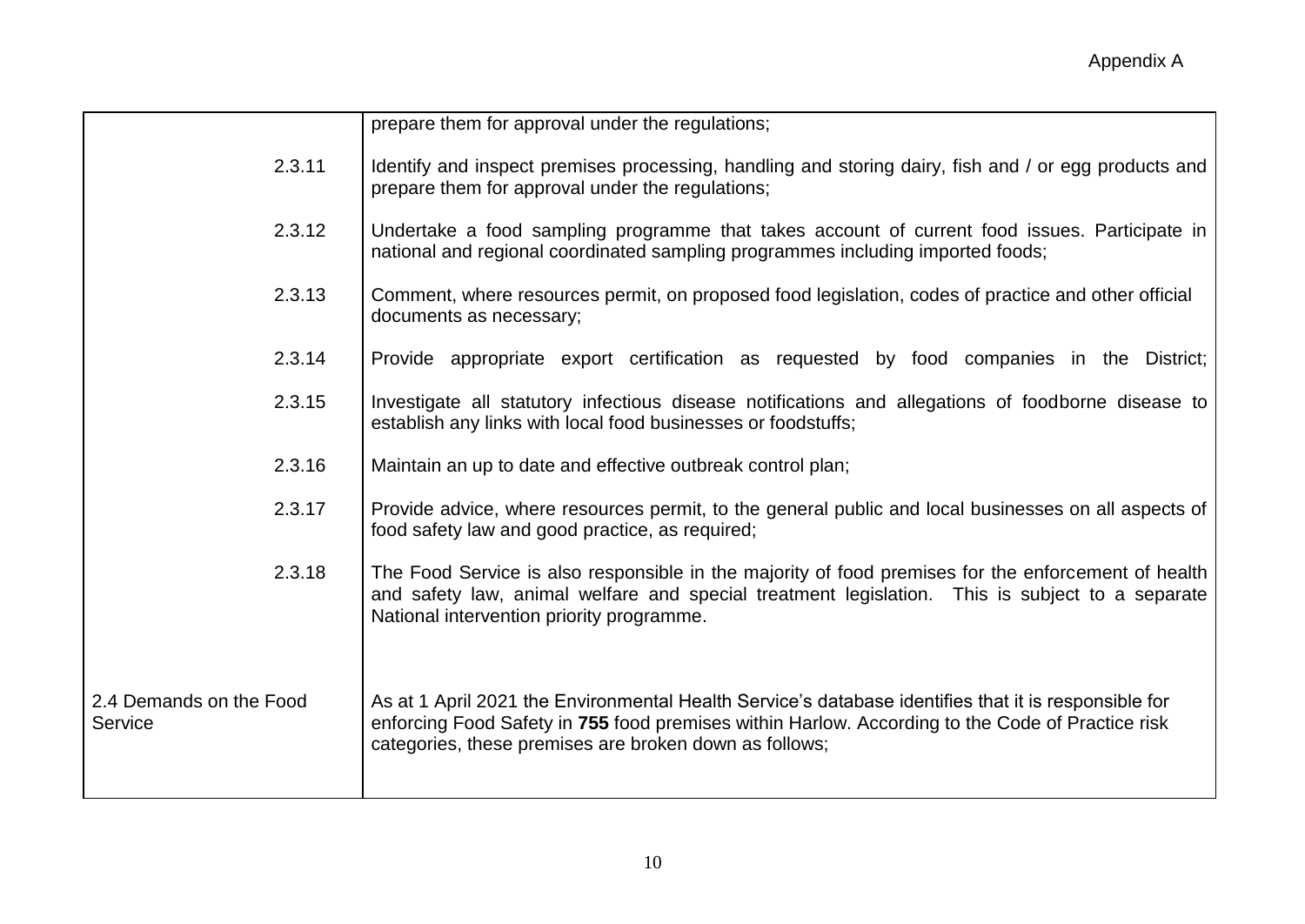| <b>Risk Category</b>                                                                   | <b>Number of premises</b> | <b>Inspection Frequency</b>                                                                                                                                                                       |
|----------------------------------------------------------------------------------------|---------------------------|---------------------------------------------------------------------------------------------------------------------------------------------------------------------------------------------------|
| A                                                                                      |                           | 6 Months                                                                                                                                                                                          |
| Β                                                                                      | 8                         | 12 Months                                                                                                                                                                                         |
| C                                                                                      | 99                        | 18 Months                                                                                                                                                                                         |
| D                                                                                      | 248                       | 2 Years                                                                                                                                                                                           |
| E                                                                                      | 351                       | AES / 3 Years                                                                                                                                                                                     |
| New Premises not yet rated: 48                                                         |                           |                                                                                                                                                                                                   |
| As at 1 April 2021, food premises categories were:                                     |                           |                                                                                                                                                                                                   |
| Number identified as Catering premises are<br>Number identified as Retail premises are |                           | 576<br>146                                                                                                                                                                                        |
| Number identified as Warehousing/Distribution are:                                     |                           | 24                                                                                                                                                                                                |
| Number identified as Manufacturing / packers/importers                                 |                           | 9                                                                                                                                                                                                 |
| premises are:                                                                          |                           |                                                                                                                                                                                                   |
| <b>TOTAL</b>                                                                           |                           | 755                                                                                                                                                                                               |
| As at 1 April 2021 the number of approved premises are: 12                             |                           |                                                                                                                                                                                                   |
| Meat Products Premises - 1                                                             |                           |                                                                                                                                                                                                   |
| Minced Meat & Meat Preparations Premises - 3                                           |                           |                                                                                                                                                                                                   |
| Cold Stores $-7$                                                                       |                           |                                                                                                                                                                                                   |
| Dairy ~Products-1                                                                      |                           |                                                                                                                                                                                                   |
| and a Car Boot Sale which usually occurs on Sundays during the summer period.          |                           | There are a number of mobile food businesses operating in the town, which comprise mainly ice<br>cream and burger vans. In addition there are a number of food traders operating on Harlow Market |
| Harlow, Essex, CM20 1WG. The service can be accessed via:                              |                           | The Environmental Health Service is based on the 3 <sup>rd</sup> Floor, Civic Centre, The Water Gardens,                                                                                          |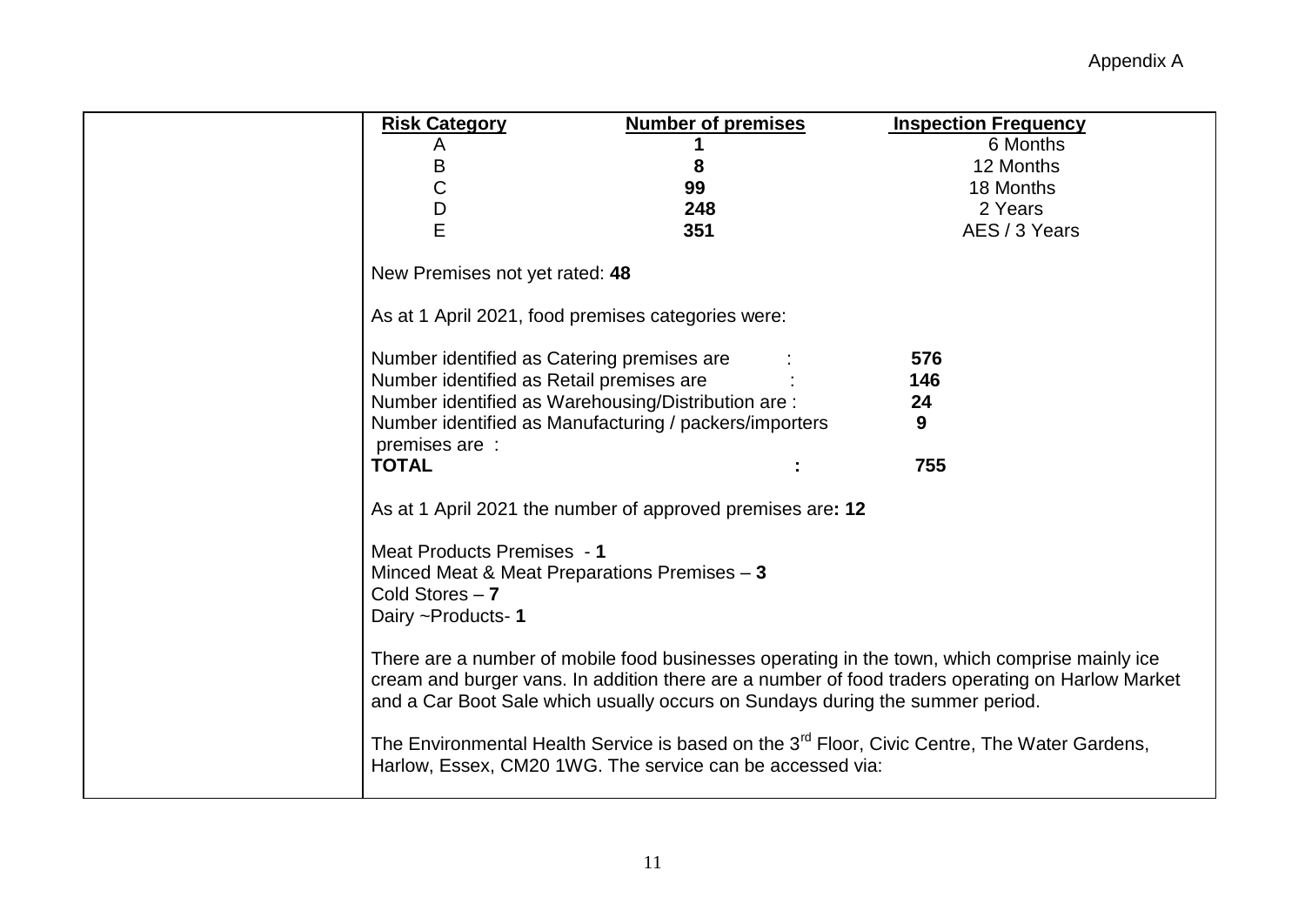| The internet                                                                                                                                                                                                                                                                                                                                                                                                                                                                                                                        |
|-------------------------------------------------------------------------------------------------------------------------------------------------------------------------------------------------------------------------------------------------------------------------------------------------------------------------------------------------------------------------------------------------------------------------------------------------------------------------------------------------------------------------------------|
| Telephone via Contact Harlow (9am to 4.45pm Monday to Friday)                                                                                                                                                                                                                                                                                                                                                                                                                                                                       |
| E-Mail/letters/correspondence.                                                                                                                                                                                                                                                                                                                                                                                                                                                                                                      |
| The Service has an out of hours answer phone that directs callers to the Council's 24 hour Central<br>Control number in the event of emergencies. Control has arrangements for contacting Environmental<br>Health staff 24 hours a day, 52 weeks of the year.                                                                                                                                                                                                                                                                       |
| Details of the services provided and how to contact us are also provided on the Council's website.                                                                                                                                                                                                                                                                                                                                                                                                                                  |
| There are two languages other than English identified as being significant among food handlers and<br>food business operators within the district. These are Bengali and Cantonese. The majority of food<br>business operators are however, able to communicate in English or have somebody present at the<br>premises that can interpret or translate. In any cases where there may be language difficulties the<br>Service has the use of "Applied Language", a telephone translation service to which the Council<br>subscribes. |
| A number of advice notes and leaflets on food safety are also available in different languages from<br>the Food Service / FSA.                                                                                                                                                                                                                                                                                                                                                                                                      |
| The Environmental Health Service has adopted the Central and Local Government Enforcement<br>Concordat and is compliant with the Regulators Code.                                                                                                                                                                                                                                                                                                                                                                                   |
| Harlow Council adopted a Food Safety Enforcement Policy in 2002, which has been agreed by<br>Members based on the approved framework to ensure consistency across the UK.                                                                                                                                                                                                                                                                                                                                                           |
| The Service operates according to its documented Enforcement Policy which is available at the<br>Environmental Health Service Offices and on The Environmental Health Services website. Any<br>departure from the policy will be documented.                                                                                                                                                                                                                                                                                        |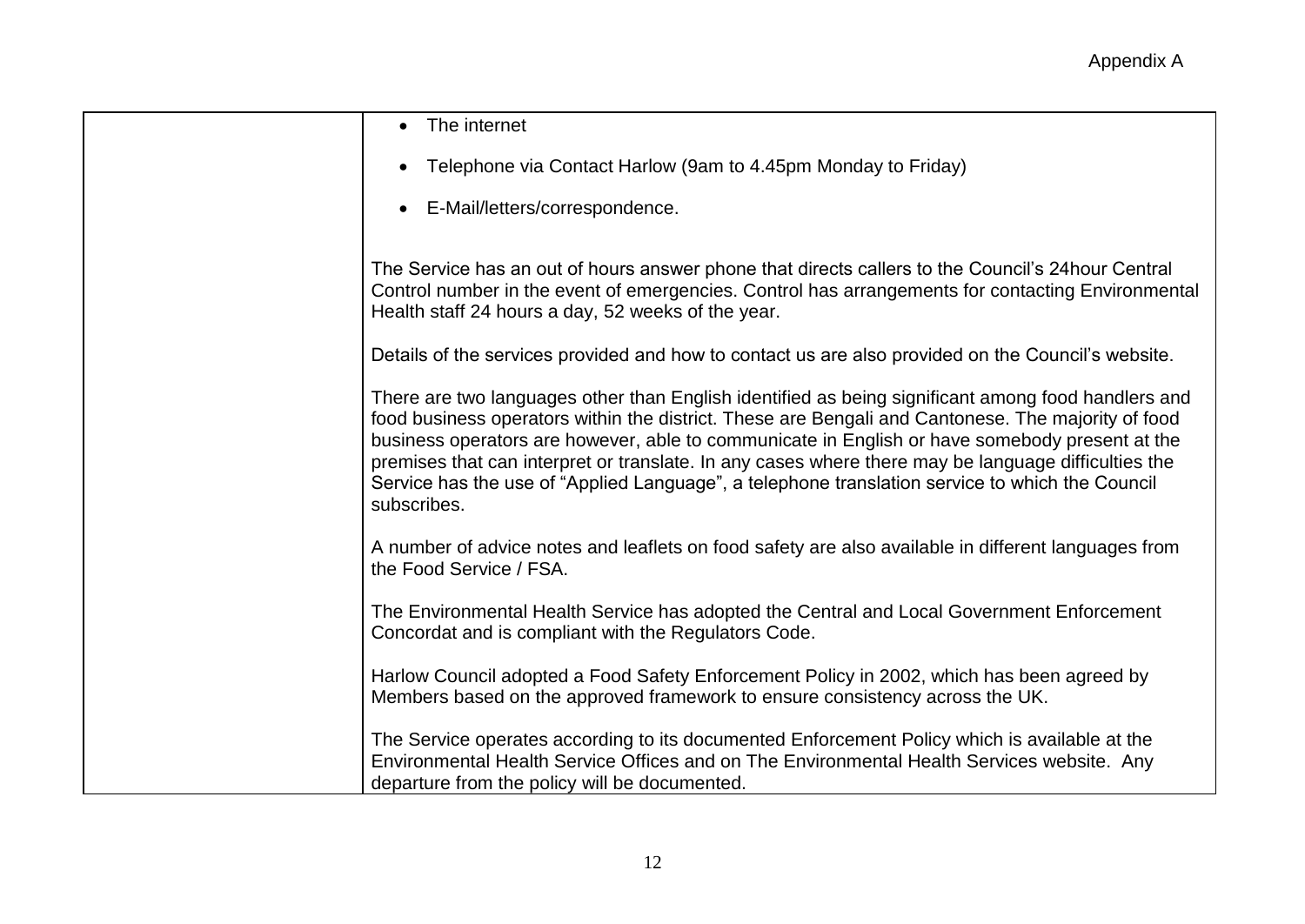| All food law enforcement is carried out in accordance with relevant Food Safety Codes of Practice<br>and other Official Guidance produced by the FSA and the Department for Business, Energy and<br>Industrial Strategy (BEIS). |
|---------------------------------------------------------------------------------------------------------------------------------------------------------------------------------------------------------------------------------|
| Food business operators and the public are given the opportunity of consulting on our policies at any<br>reasonable time.                                                                                                       |
|                                                                                                                                                                                                                                 |
|                                                                                                                                                                                                                                 |
|                                                                                                                                                                                                                                 |
|                                                                                                                                                                                                                                 |
|                                                                                                                                                                                                                                 |
|                                                                                                                                                                                                                                 |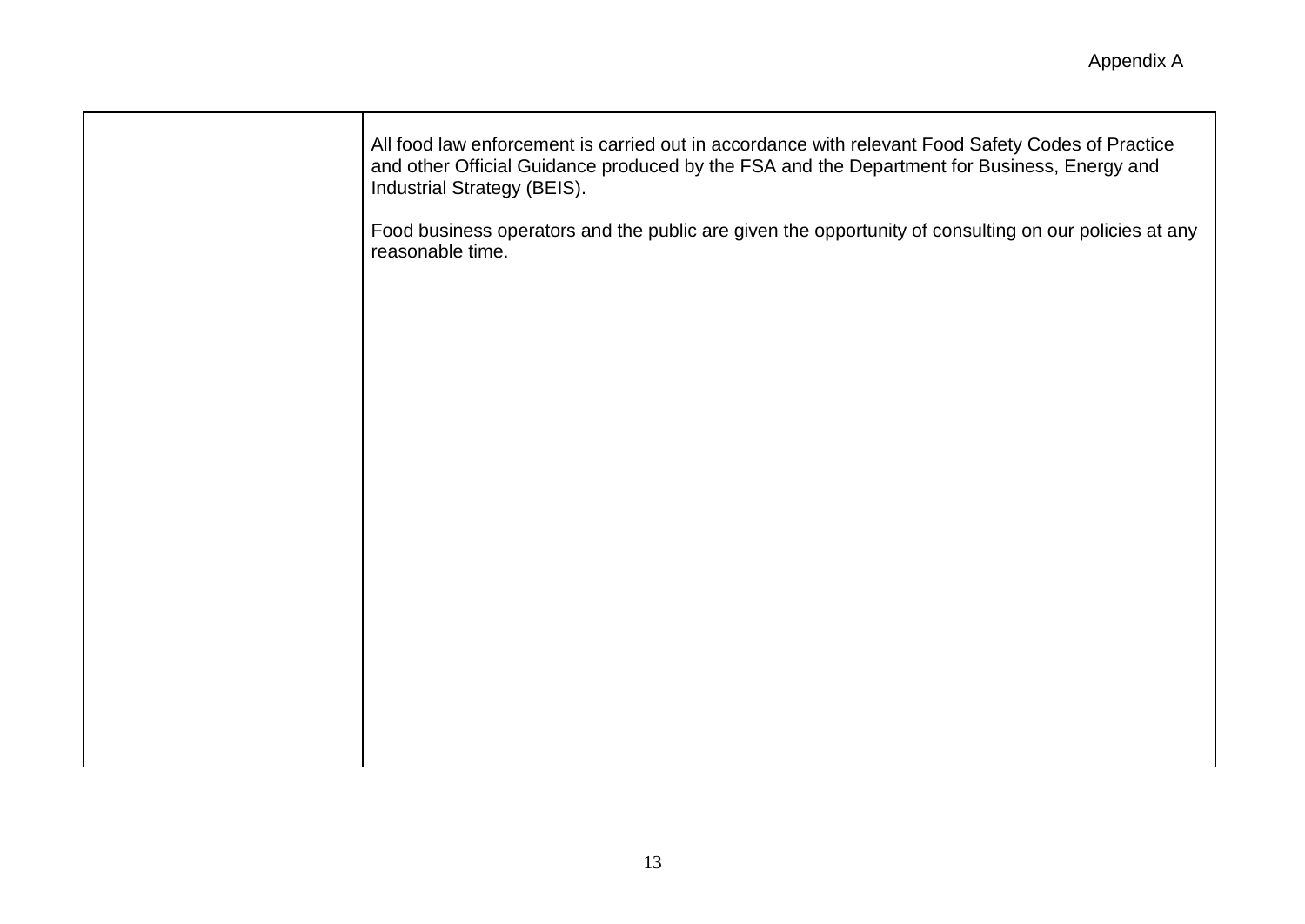| 3.0 Service Delivery                           |                                                                                                                                                                                                                                                                                                                                                                                                                                                                                                                                                                                                                                                                                                                                                        |
|------------------------------------------------|--------------------------------------------------------------------------------------------------------------------------------------------------------------------------------------------------------------------------------------------------------------------------------------------------------------------------------------------------------------------------------------------------------------------------------------------------------------------------------------------------------------------------------------------------------------------------------------------------------------------------------------------------------------------------------------------------------------------------------------------------------|
| 3.1 Interventions /<br>Inspection<br>Programme | The Food Service inspects, where resources permit, food premises for compliance with Food<br>regulations according to risk as set out in the FSA approved Code of Practice. There are specified<br>procedures and forms to be used by staff when enforcing legislation. In particular, the Code of<br>Practice specifies a risk assessment scheme to be used to assess the risk associated with each food<br>business and its priority for inspection.                                                                                                                                                                                                                                                                                                 |
|                                                | The use of the risk assessment scheme ensures that the highest priority is given to food<br>manufacturers, caterers where there is significant non-compliance and premises that cater for<br>vulnerable groups (children's nurseries, hospitals and residential/nursing homes).                                                                                                                                                                                                                                                                                                                                                                                                                                                                        |
|                                                | The Food service would normally aim to achieve 100% programmed interventions. However, the<br>Food Standards Agency in response to the COVID-19 (SARS-CoV-2) pandemic produced a recovery<br>plan, which highlights the pressures that LAs are under and proposes a way forward to re-start<br>the regulatory delivery system for the highest risk businesses and providing greater flexibility for<br>lower risk businesses wherever possible This removed the requirement for Local Authorities to<br>provide an annual LAEMS (Local Authority Enforcement Monitoring Survey) return and inspections<br>are only being carried out on a risk rated basis in order of priority including urgent reactive work, and<br>following up on non-compliance. |
|                                                | Contractors have been employed to inspect approximately 200 inspections, however the number of<br>food complaints has increased and applications for registration of new food businesses has doubled<br>in the 12 month period to April 2021 compared to the same period in 2020.                                                                                                                                                                                                                                                                                                                                                                                                                                                                      |
|                                                |                                                                                                                                                                                                                                                                                                                                                                                                                                                                                                                                                                                                                                                                                                                                                        |
|                                                |                                                                                                                                                                                                                                                                                                                                                                                                                                                                                                                                                                                                                                                                                                                                                        |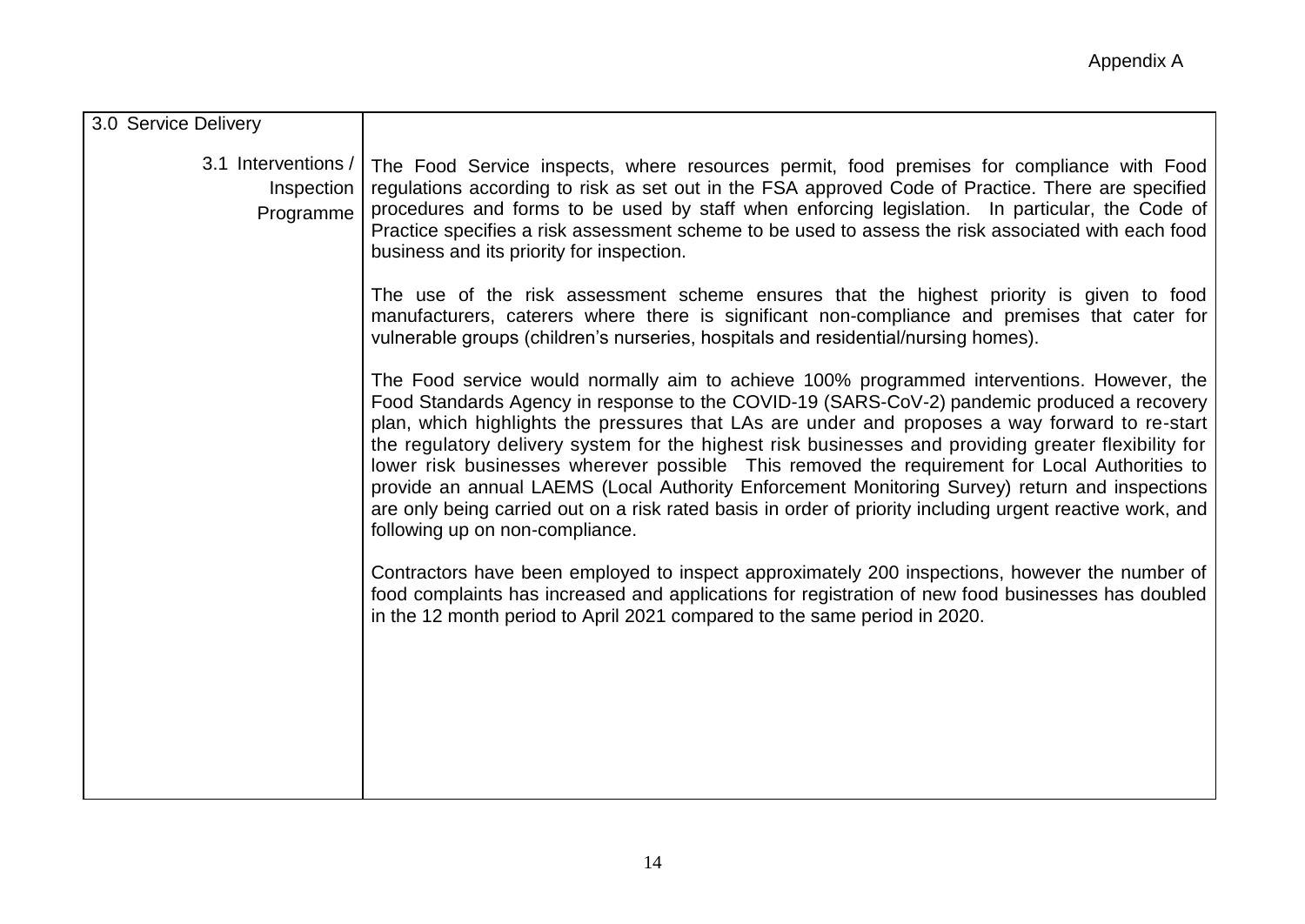| 3.1.1 Inspections achieved   | The number of interventions / inspections achieved for the period 1 April 2020 to the 31 March 2021<br>$= 233$                                                                                                                                                                                                                                                                                                                                                                                                                                                                                                                                                                                                                                                                                                            |
|------------------------------|---------------------------------------------------------------------------------------------------------------------------------------------------------------------------------------------------------------------------------------------------------------------------------------------------------------------------------------------------------------------------------------------------------------------------------------------------------------------------------------------------------------------------------------------------------------------------------------------------------------------------------------------------------------------------------------------------------------------------------------------------------------------------------------------------------------------------|
|                              | The number of Food Hygiene Interventions / inspections (risk categories A to E) carried over to 21/22<br>$= 81$                                                                                                                                                                                                                                                                                                                                                                                                                                                                                                                                                                                                                                                                                                           |
|                              | The number of unprogrammed inspections (i.e. new premises / new operators) not inspected in the<br>period 1 April 2020 to the 31 March 2021=48                                                                                                                                                                                                                                                                                                                                                                                                                                                                                                                                                                                                                                                                            |
|                              | Therefore, a figure of 64.3% of all interventions / inspections due was achieved.                                                                                                                                                                                                                                                                                                                                                                                                                                                                                                                                                                                                                                                                                                                                         |
| 3.1.2 Broadly compliant      | On the 1 April 2008, the Government introduced a new National Indicator: Food establishments which<br>are broadly compliant with food law. Three of the six factors assessed within the risk assessment<br>process during a food inspection are used to measure whether a business is "broadly compliant". If<br>an establishment scores 10 points or less in each of the level of compliance with hygiene<br>requirements, structure and confidence in management, it is "broadly compliant". As at 1 April 2021,<br>the percentage of premises "broadly compliant" is 89.0%. Premises with a food hygiene rating of 3 or<br>more are broadly compliant. It should be noted that premises that are yet to receive a rating (i.e. new<br>unrated premises) are automatically counted as non broadly complaint by default. |
| 3.1.3 Inspections programmed | The number of programmed food hygiene inspections for the period 1 April 2021 to 31 March 2022 =<br>330                                                                                                                                                                                                                                                                                                                                                                                                                                                                                                                                                                                                                                                                                                                   |
|                              | Including the carry over (not inspected and new premises) from 2020/2021 the total due for<br>2021/2022 is 411.                                                                                                                                                                                                                                                                                                                                                                                                                                                                                                                                                                                                                                                                                                           |
|                              | In addition to the 411 inspections there will also be unprogrammed inspections (i.e. new premises /<br>new operators). The exact number is difficult to predict but the number of registrations received in<br>the 6 month period from September 2020 to April 2021 had doubled in comparison to the same<br>period in 2020. We estimate this figure to be around 120 premises. Therefore, total number of<br>inspections to be achieved for 2021/2022 is 531.                                                                                                                                                                                                                                                                                                                                                            |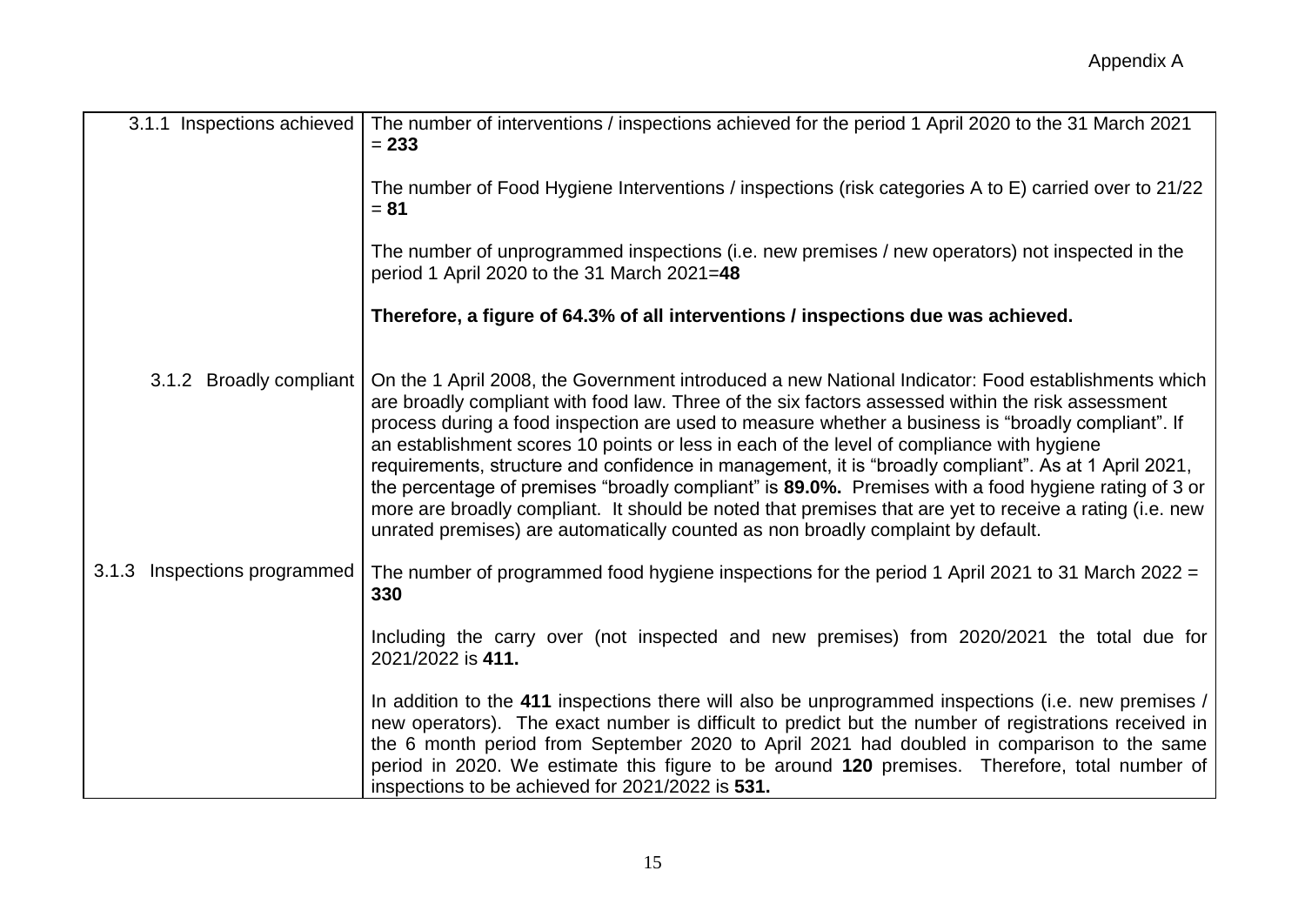| 3.1.4 Enforcement | The Food Service endeavours wherever possible to use informal means to achieve compliance with<br>the law. Where there is imminent risk, flagrant breaches of the law, or persistent failure to maintain<br>standards, the Service does not hesitate to use its full statutory powers in accordance with its<br><b>Enforcement Policy</b>                                                                                                                                                                                           |
|-------------------|-------------------------------------------------------------------------------------------------------------------------------------------------------------------------------------------------------------------------------------------------------------------------------------------------------------------------------------------------------------------------------------------------------------------------------------------------------------------------------------------------------------------------------------|
|                   | Officers in the food team have been allocated responsibility for specific functions and responsibilities.<br>Inspections of food premises requiring specialist input or knowledge are specifically allocated to these<br>Officers.                                                                                                                                                                                                                                                                                                  |
|                   | There were no premises prosecuted in the period 2020-21, however a hygiene emergency prohibition<br>notice was served on Pink Spice, Commonside Road, requiring the business to close immediately<br>due to the imminent health risk conditions found during a routine visit to the premises. The<br>magistrate's court confirmed this action by serving a hygiene emergency prohibition order. This<br>business ceased trading completely in circa November 2020 and the premises has re-opened under<br>completely new ownership. |
|                   | The Food Service investigates complaints regarding premises, practices and food items, in<br>accordance with the relevant BEIS / FSA / Code of Practice / Guidance and the internal approved<br>food complaints procedure.                                                                                                                                                                                                                                                                                                          |
|                   | Investigations into food complaints can give an indication of where the food supply chain has broken<br>down. Such breakdowns may be one-offs or can indicate a problem, which, if left unattended, could<br>have serious consequences. Food complaints are normally responded to within 5 working days or on<br>the day of receipt in cases of significant risks to health.                                                                                                                                                        |
| 3.2<br>Complaints | For the period 2020/2021 the food service received 121 complaints/cases.<br>It is estimated that approximately 130 complaints/referrals will be investigated during 2021/2022.                                                                                                                                                                                                                                                                                                                                                      |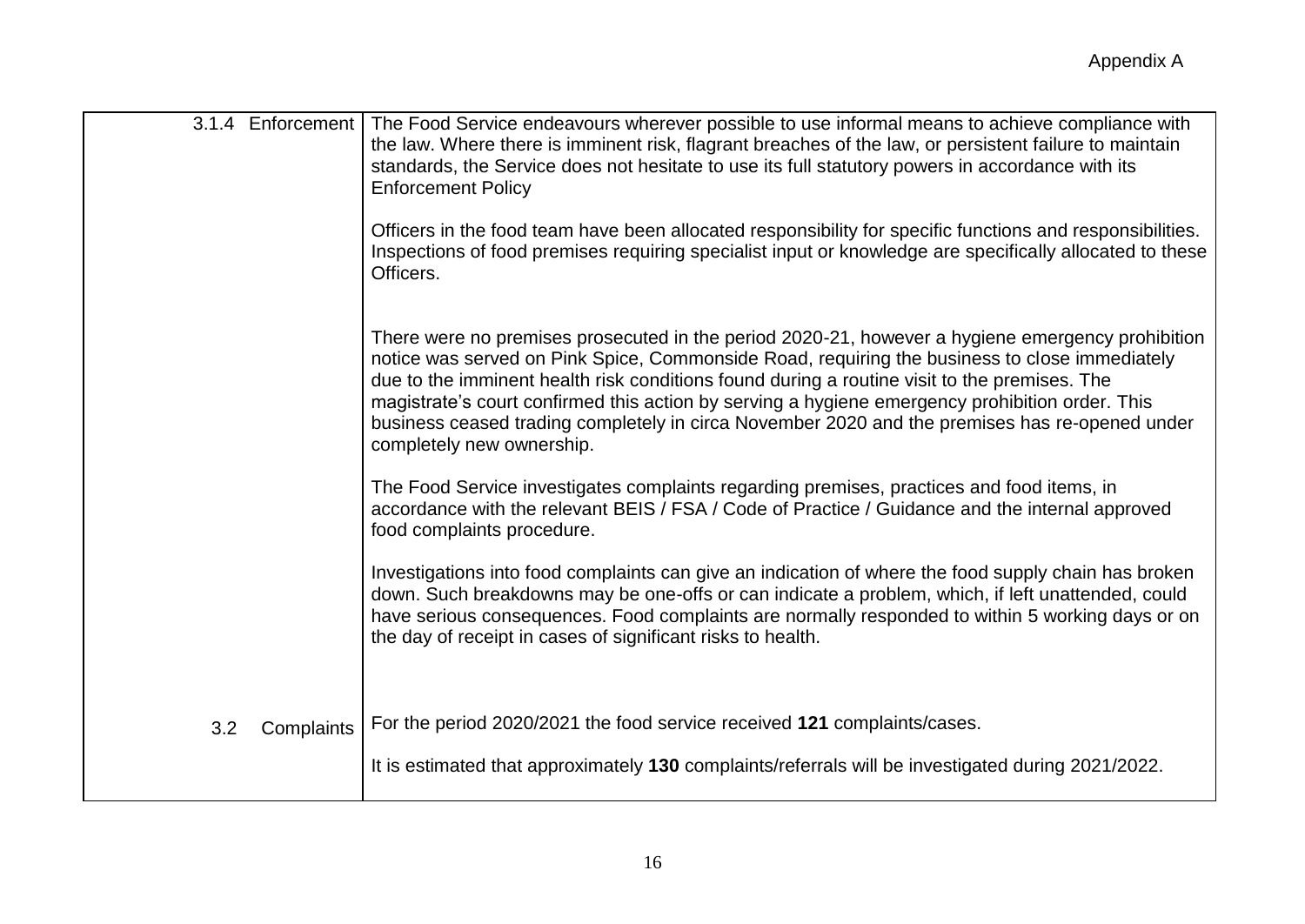| <b>Primary Authority</b><br>3.3<br>Principle | The Primary Authority principle is supported by the Environmental Health Service, which undertakes<br>its role in this respect in accordance with the guidance issued by the FSA and BEIS.<br>In particular. The Food Service will:                                                                                                                                |
|----------------------------------------------|--------------------------------------------------------------------------------------------------------------------------------------------------------------------------------------------------------------------------------------------------------------------------------------------------------------------------------------------------------------------|
|                                              | Have regard to any inspection plans or advice it has received from any liaison with primary,<br>home and/or originating authorities;                                                                                                                                                                                                                               |
|                                              | Having initiated liaison with any primary, home and/or originating authority, notify that authority<br>of the outcome.                                                                                                                                                                                                                                             |
|                                              | There are currently no formal Primary Authority Agreements set up for the businesses in Harlow.                                                                                                                                                                                                                                                                    |
|                                              | Primary Authority gives companies the right to form a statutory partnership with a single local<br>authority, which then provides robust and reliable advice for other councils to take into account when<br>carrying out inspections or dealing with non-compliance. It is the gateway to simpler, more successful<br>local regulation.                           |
| 3.4 Advice to Business                       | Whilst the Environmental Health Service utilises its powers to enforce the food legislation, it<br>recognises that, where food businesses break the law, it may be due to ignorance rather than intent.<br>As a consequence, it is the Food Service's policy to provide, where resources permit, advice to<br>businesses in a number of different ways, including: |
|                                              | Advice is provided to existing or proposed food businesses, members of the public and other<br>$\bullet$<br>Council services on a reactive and proactive basis;                                                                                                                                                                                                    |
|                                              | Advice is provided routinely during visits / inspections, but may also result from phone<br>enquiries or emails and letters received;                                                                                                                                                                                                                              |
|                                              | Inspection reports contain a concluding section of advisory matters, which although not                                                                                                                                                                                                                                                                            |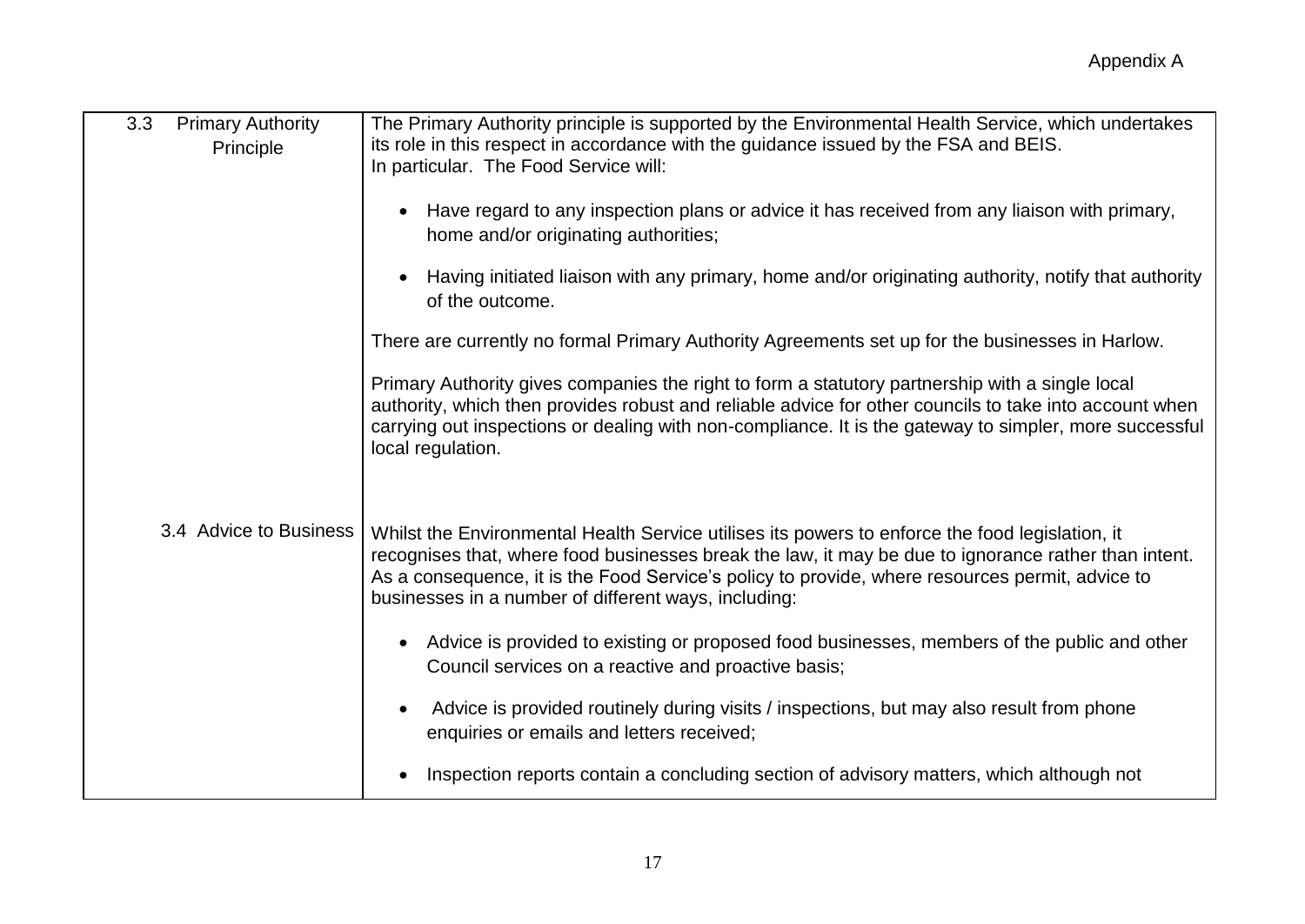|                   | relating to specific legal requirements, contain advice on good management practice. Statutory<br>requirements listed in the main body of the report are wherever possible supported with advice<br>on how compliance can best be achieved;                                                                                                                               |
|-------------------|---------------------------------------------------------------------------------------------------------------------------------------------------------------------------------------------------------------------------------------------------------------------------------------------------------------------------------------------------------------------------|
|                   | The Food Service as part of the Environmental Health Service uses the Council's website as a<br>resource for the provision of information to businesses and the general public. Further<br>information can be obtained from the Food Standards Agency website;                                                                                                            |
|                   | Officers aim to give advice in accordance with recognised guidance and codes of practice.                                                                                                                                                                                                                                                                                 |
|                   | The Environmental Health Service regards food sampling as an important area of work. Food<br>sampling at point-of-sale can provide useful information about the microbiological fitness of food for<br>sale within Harlow                                                                                                                                                 |
|                   | A food sampling programme has been devised for 2021/2022 but is also based on the Eastern<br>Region / FSA / Essex Food Liaison group requirements. Local priorities have been included in this<br>programme. It is anticipated that this programme may not take place this year, or at a reduced<br>number due to the reallocation of officer time to the COVID response. |
| 3.5 Food Sampling | Food sampling will be conducted where appropriate and in particular;                                                                                                                                                                                                                                                                                                      |
|                   | Priority is given to sampling at food manufacturers/high risk premises based in Harlow;                                                                                                                                                                                                                                                                                   |
|                   | During the approval process of establishments and intermediaries;                                                                                                                                                                                                                                                                                                         |
|                   | In response to complaints;                                                                                                                                                                                                                                                                                                                                                |
|                   | For identified planned internal, regional and national projects.<br>$\bullet$                                                                                                                                                                                                                                                                                             |
|                   | The Service has been allocated a sampling budget by Public Health England (PHE) the 2021/2022<br>period; this includes the full cost of laboratory analysis. Arrangements are in place with the PHE at                                                                                                                                                                    |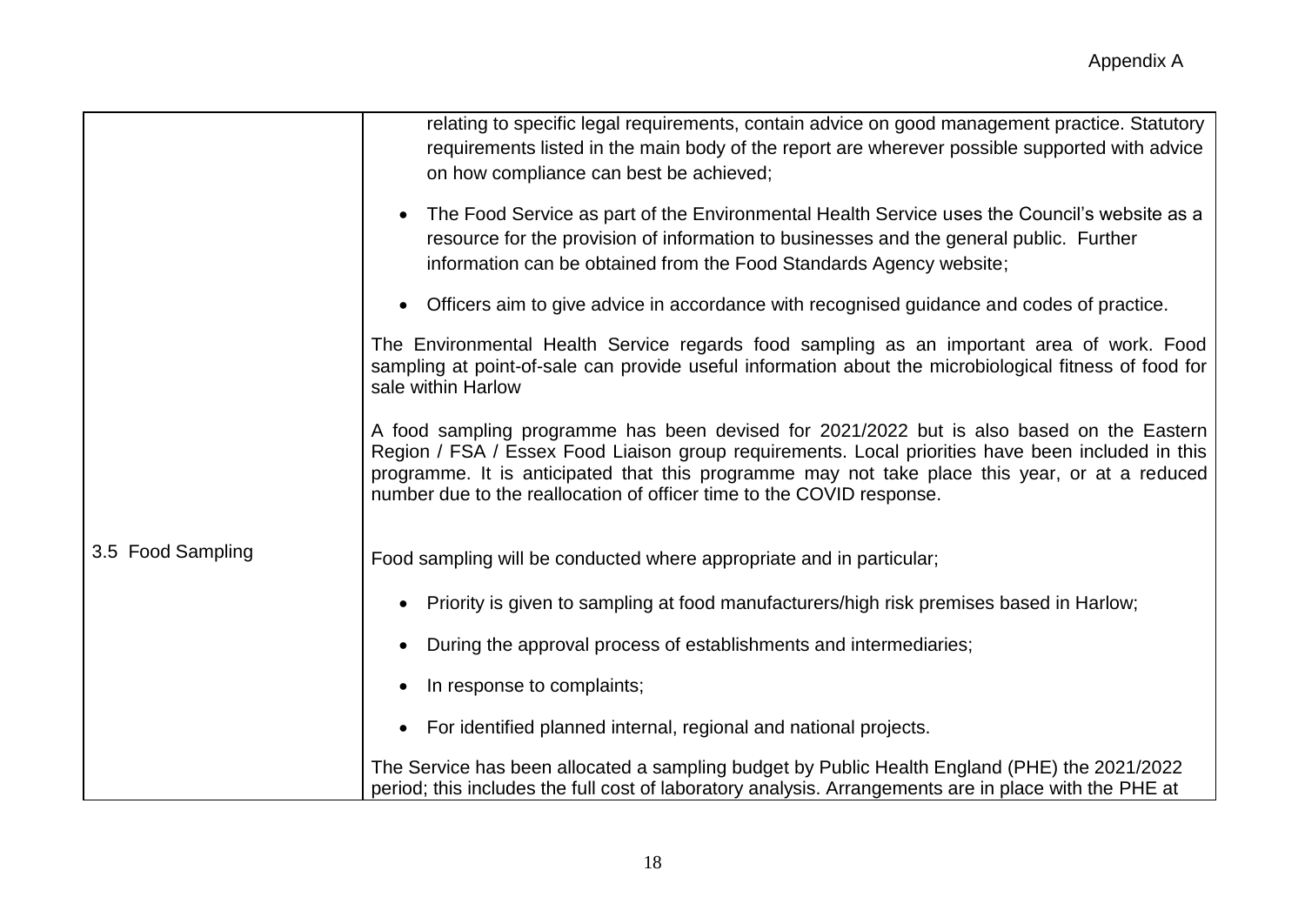|                        | Colindale to carry out the microbiological examination of samples.                                                                                                                                                                                                                                                                                                                                                                                                                                                                                                           |
|------------------------|------------------------------------------------------------------------------------------------------------------------------------------------------------------------------------------------------------------------------------------------------------------------------------------------------------------------------------------------------------------------------------------------------------------------------------------------------------------------------------------------------------------------------------------------------------------------------|
|                        | The number of samples taken for the year 2020/2021 was 18. This includes food samples. All<br>samples were classified by the PHE laboratory to be of a satisfactory standard. Food classified as<br>borderline or unsatisfactory are rarely considered to be unsafe to consume. Follow up work and<br>further sampling is undertaken where results are not of a satisfactory standard.                                                                                                                                                                                       |
|                        | One regional study was carried out in the sampling programme; this looked at pre packed salads<br>from retail premises.                                                                                                                                                                                                                                                                                                                                                                                                                                                      |
|                        | Food composition and labelling are the remit of Essex County Council's Trading Standards<br>Department.                                                                                                                                                                                                                                                                                                                                                                                                                                                                      |
|                        | The above two specialist services are represented on the Essex Food Liaison Group.                                                                                                                                                                                                                                                                                                                                                                                                                                                                                           |
| 3.6 Infectious Disease | The measures to be taken to control the spread of infectious diseases are contained in various Acts<br>of Parliament and their associated regulations. This legislation includes the control of food poisoning<br>and food and water-borne diseases.                                                                                                                                                                                                                                                                                                                         |
|                        | During 2020/2021 the Service received 3 formal notifications of infectious disease, mostly food-borne.<br>Notifications can include Salmonella, Cryptosporidium, Giardia, E coli O157 and Legionella. The<br>source of these infections is often unknown for a variety of reasons. Some are attributed to travel<br>abroad and many may have been acquired in their own home. This number of notifications is<br>unusually low; this could be attributed to lack of foreign travel, improved hand hygiene and social<br>distancing or less people seeking medical attention. |
|                        | In addition to the formally notified infectious disease cases the Service also investigates allegations of<br>food poisoning. It is widely acknowledged that the majority of cases go unreported. However, a<br>single case may lead to the discovery of an outbreak if the person concerned is a food handler.                                                                                                                                                                                                                                                              |
|                        | The Food Service, in conjunction with Public Health England has a documented infectious disease                                                                                                                                                                                                                                                                                                                                                                                                                                                                              |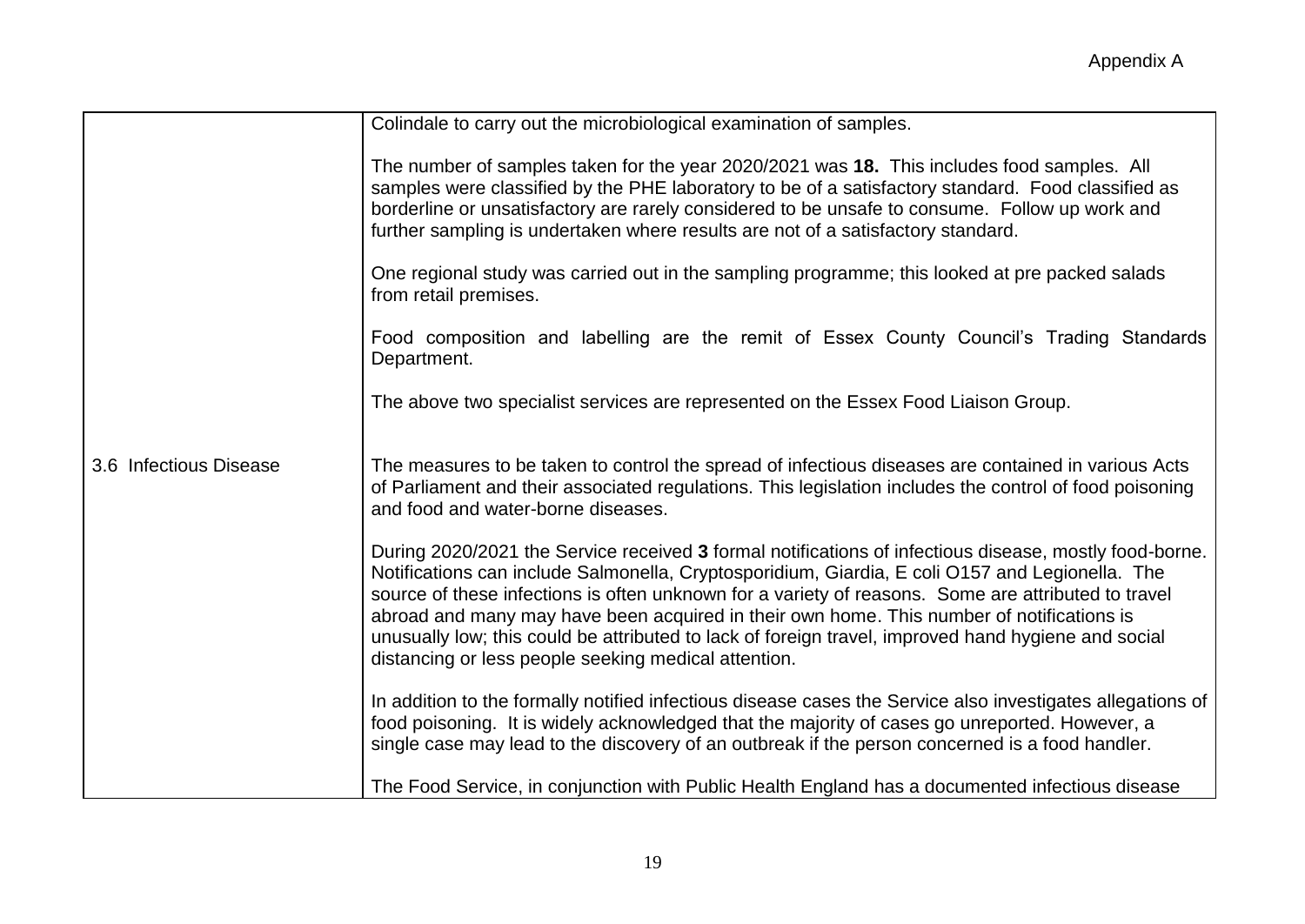|                                                 | Joint Plan that also includes the outbreak plan, which includes a detailed written procedure supported<br>by reference material. The service also maintains a field case, which contain supplies of documents<br>and sampling equipment necessary to investigate an outbreak.<br>The resource requirement for this function for 2021/2022 is impossible to quantify. Outbreaks of this |
|-------------------------------------------------|----------------------------------------------------------------------------------------------------------------------------------------------------------------------------------------------------------------------------------------------------------------------------------------------------------------------------------------------------------------------------------------|
|                                                 | nature are infrequent, individual events. Should the need arise, staff from all disciplines within the<br>Environmental Health Service would be expected to assist with an investigation. Lower priority work<br>would be cancelled or postponed. The overall Service Plan acknowledges the need for the team to<br>be flexible to accommodate the scale of any outbreak encountered.  |
| 3.7 Food Safety Alerts / recalls<br>withdrawals | This function is carried out in accordance with Food Safety Act 1990, Code of Practice and internal<br>procedures to:                                                                                                                                                                                                                                                                  |
|                                                 | Identify and report food hazards/incidents;                                                                                                                                                                                                                                                                                                                                            |
|                                                 | Respond to Food Safety Incidents/Food Safety Alerts issued by the FSA.                                                                                                                                                                                                                                                                                                                 |
|                                                 | The FSA communicates any alerts via the FSA smart communication platform.                                                                                                                                                                                                                                                                                                              |
|                                                 | Food Safety Alerts 'for action' received are always printed off, actioned immediately by the PEHO and<br>circulated to all food officers, and subsequently filed. Any action taken is recorded.                                                                                                                                                                                        |
|                                                 | When appropriate a Food Alert for action is given absolute priority. In some cases this will require<br>visiting multiple premises where the relevant food is likely to be stored.                                                                                                                                                                                                     |
|                                                 | The Food Standards Agency hold details of emergency telephone numbers on which responsible<br>officers may be contacted outside the Authority's normal working hours. This is linked to the<br>Environmental Health Service out of hour's scheme.                                                                                                                                      |
| 3.8 Liaison                                     | The Environmental Health Service supports the work of the Chartered Institute of Environmental<br>Health (CIEH). The Food Service undertakes its food safety functions in accordance with FSA<br>guidance and statutory codes of practice in order to promote co-ordination, consistency, and good<br>regulation amongst all local authorities.                                        |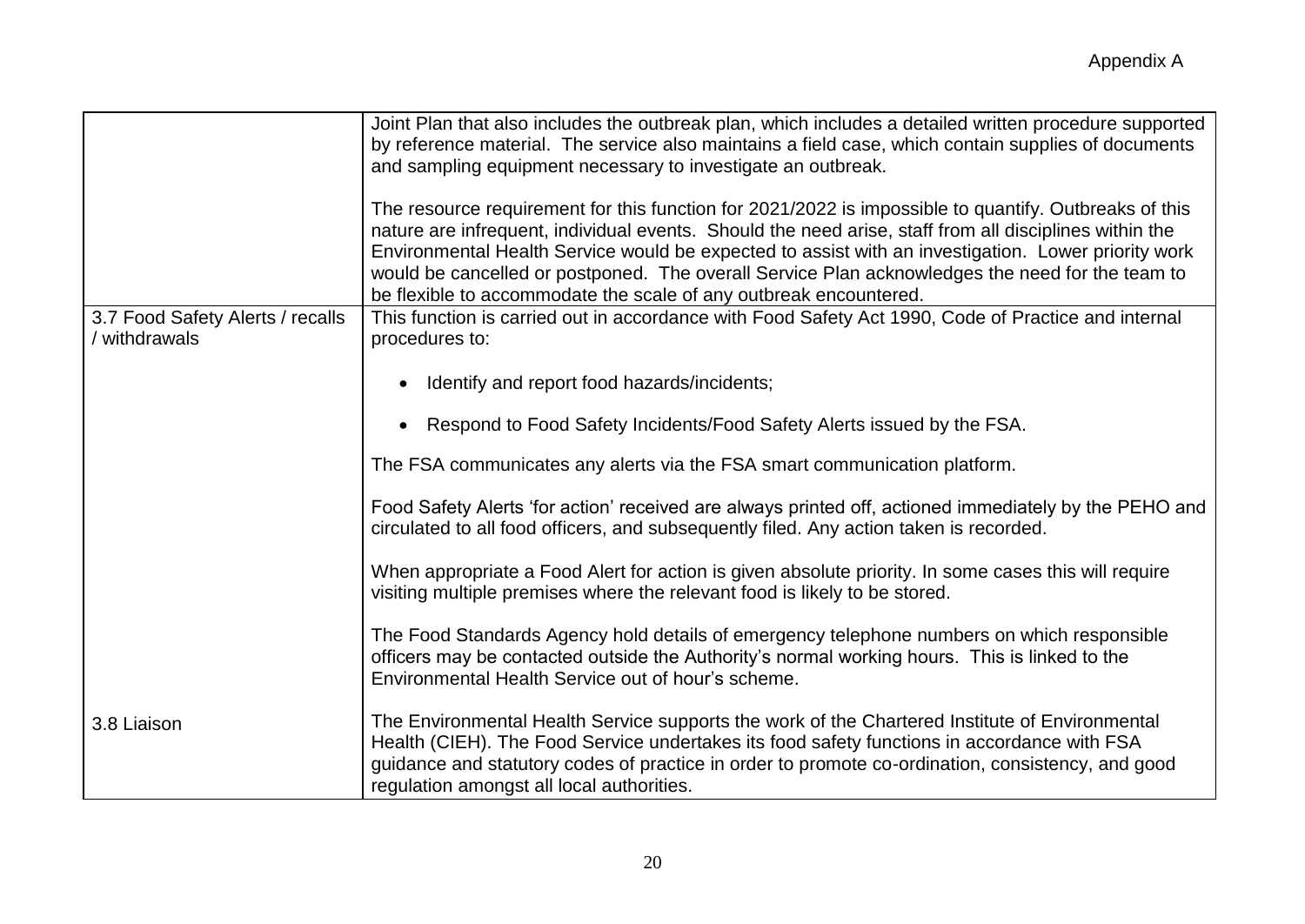|                           | A number of arrangements have been made to improve consistency of enforcement with<br>neighbouring authorities, health services and other agencies:                                                                                                                                                                                                                                                       |
|---------------------------|-----------------------------------------------------------------------------------------------------------------------------------------------------------------------------------------------------------------------------------------------------------------------------------------------------------------------------------------------------------------------------------------------------------|
|                           | • The Service attends and actively supports the Essex Food Liaison Group, the functions of<br>which include: liaison with Public Health England (PHE) including preparation of the annual<br>coordinated sampling plan; coordination of enforcement approach between authorities;<br>peer review exercises and benchmarking exercises; and liaison with Essex County Council<br><b>Trading Standards.</b> |
|                           | Investigation of suspected food poisoning outbreaks is carried out jointly or in close<br>contact with Public Health England (PHE). An EHO also attends the quarterly meetings of<br>the PHE Regional Liaison Group.                                                                                                                                                                                      |
|                           | The Service also advises and liaises on the following:                                                                                                                                                                                                                                                                                                                                                    |
|                           | • Public Heath England, Essex Trading Standards, OFSTED;                                                                                                                                                                                                                                                                                                                                                  |
|                           | The Service will continue to maintain the arrangements for liaison with other services within<br>the Council, including: Building Control, Licensing, Waste, Planning and Estates;                                                                                                                                                                                                                        |
|                           | The service is routinely consulted on planning applications involving food businesses. In<br>addition lists of all planning applications received by the authority are routinely reviewed by<br>the Environmental Health Service. Comments and suggested conditions or informatives are<br>returned wherever appropriate.                                                                                 |
| 3.9 Food Safety Promotion | The Environmental Health Service's education and promotion activities can have a direct impact on<br>food safety. It is therefore committed to providing advice and information both to business and the<br>public where resource permits, including:                                                                                                                                                     |
|                           | Food Standards Agency campaigns – This includes food safety week in June each year and                                                                                                                                                                                                                                                                                                                    |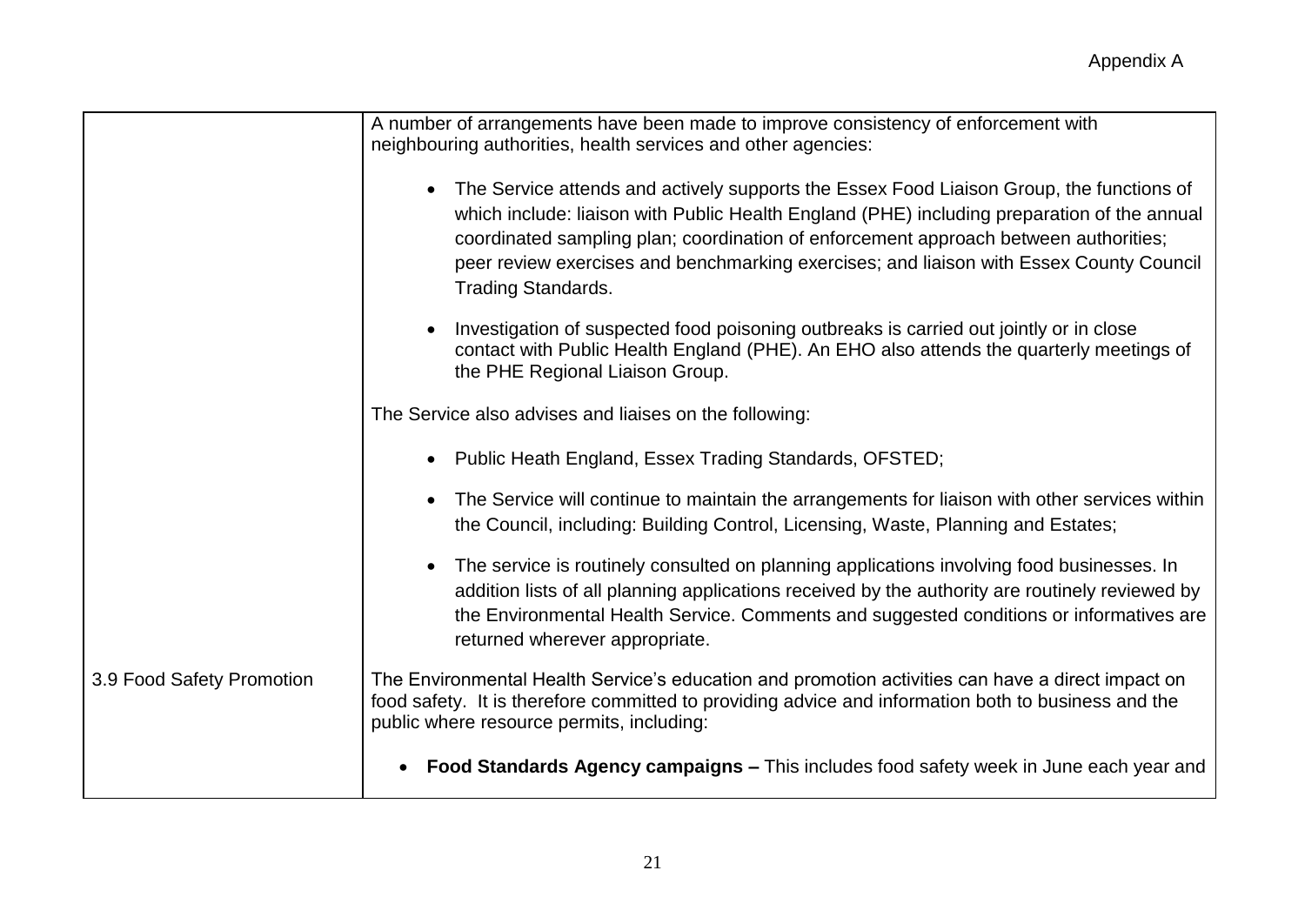other national campaigns such as promotion of the food hygiene rating scheme.

 **Tuck In pledge** - Harlow Council is participating in an Essex wide campaign in support of takeaway food establishments that take steps to improve the nutritional quality of their food. The campaign is based on the Department of Health responsibility deal initiative and is fully funded by Essex County Council. A total of 110 takeaway premises, all of which will have achieved a food hygiene rating score of 3 or more, have been offered the opportunity to participate in this pledge. As of October 2021 a total of 21 businesses have met the Tuck In and hygiene criteria.

The project has been branded as;



Businesses who sign-up to take the TUCK IN pledge will take steps to reduce the salt, sugar and fat content of the takeaway food served. As part of the TUCK IN pledge the business will receive free online Leve 1 or l 2 Nutrition training. Nutrition training helps staff to fully understand why reducing the salt, sugar and fat content of the food they serve is so important. Good training also encourages staff to go further with the healthy catering practices, which can support the growing demands of customers for alternative, healthier options. The scheme was also altered to recognise businesses making sustainable changes.

Takeaway food businesses who have taken the TUCK IN pledge can display the TUCK IN logo on their premises.

In order to take the pledge a business must commit to making a continuous effort to reduce the salt,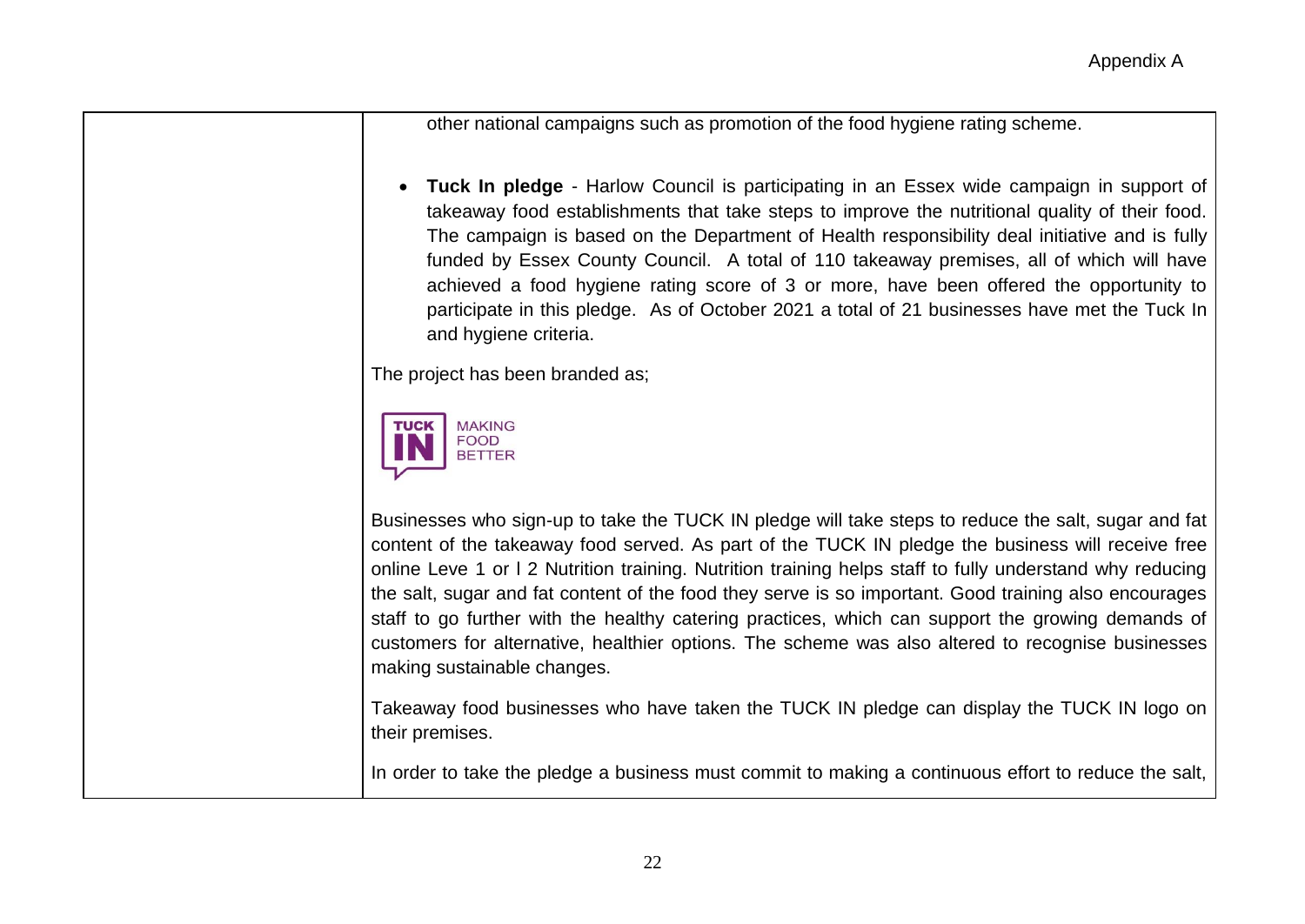|                                                    | sugar and fat content of the food it serves. This includes:                                                                                                                                                                                                                                                                         |
|----------------------------------------------------|-------------------------------------------------------------------------------------------------------------------------------------------------------------------------------------------------------------------------------------------------------------------------------------------------------------------------------------|
|                                                    | reducing fats in fried food by using the correct frying temperature;                                                                                                                                                                                                                                                                |
|                                                    | shaking excess fat from food after frying;                                                                                                                                                                                                                                                                                          |
|                                                    | keeping oil fresh and using healthier oils for frying such as rapeseed or sunflower oil;                                                                                                                                                                                                                                            |
|                                                    | reducing the amount of sugar and salt used in cooking;<br>$\bullet$                                                                                                                                                                                                                                                                 |
|                                                    | ensuring water and low/no sugar drinks are available;                                                                                                                                                                                                                                                                               |
|                                                    | offering grilled foods instead of fried;                                                                                                                                                                                                                                                                                            |
|                                                    | increasing the amount of vegetables and fruit available on the menu;                                                                                                                                                                                                                                                                |
|                                                    | providing packets of salt instead of free-running salt cellars;                                                                                                                                                                                                                                                                     |
|                                                    | always making sure smaller portion sizes are on offer.                                                                                                                                                                                                                                                                              |
|                                                    | Businesses that meet the above criteria and sign up to the pledge will receive promotional materials<br>and will be promoted on the Tuck In website.                                                                                                                                                                                |
| 3.10 National Food Hygiene<br><b>Rating Scheme</b> | <b>Ongoing Education –</b> This will take place during the planned food hygiene inspections for the<br>period 2021/2022 and coaching visits, where resources permit, to implement Safer Food<br><b>Better Business.</b>                                                                                                             |
|                                                    | In September 2011 the authority joined the Food Standards Agency; 'National Food Hygiene Rating<br>Scheme' (NFHRS). Since the launch of the rating schemes we have seen an increase in the number<br>of businesses who are engaging with the Council for advice on how to improve food hygiene and in<br>turn improve their rating. |
|                                                    | Under the NFHRS food businesses are given a rating for their hygiene, ranging from 0 (urgent<br>improvement necessary) to 5 (very good). The table below provides a breakdown of rated premises.<br>Correct on the 1 October 2021;                                                                                                  |
|                                                    | $\%$<br>Rating                                                                                                                                                                                                                                                                                                                      |
|                                                    | 83.3<br>5 (very good)                                                                                                                                                                                                                                                                                                               |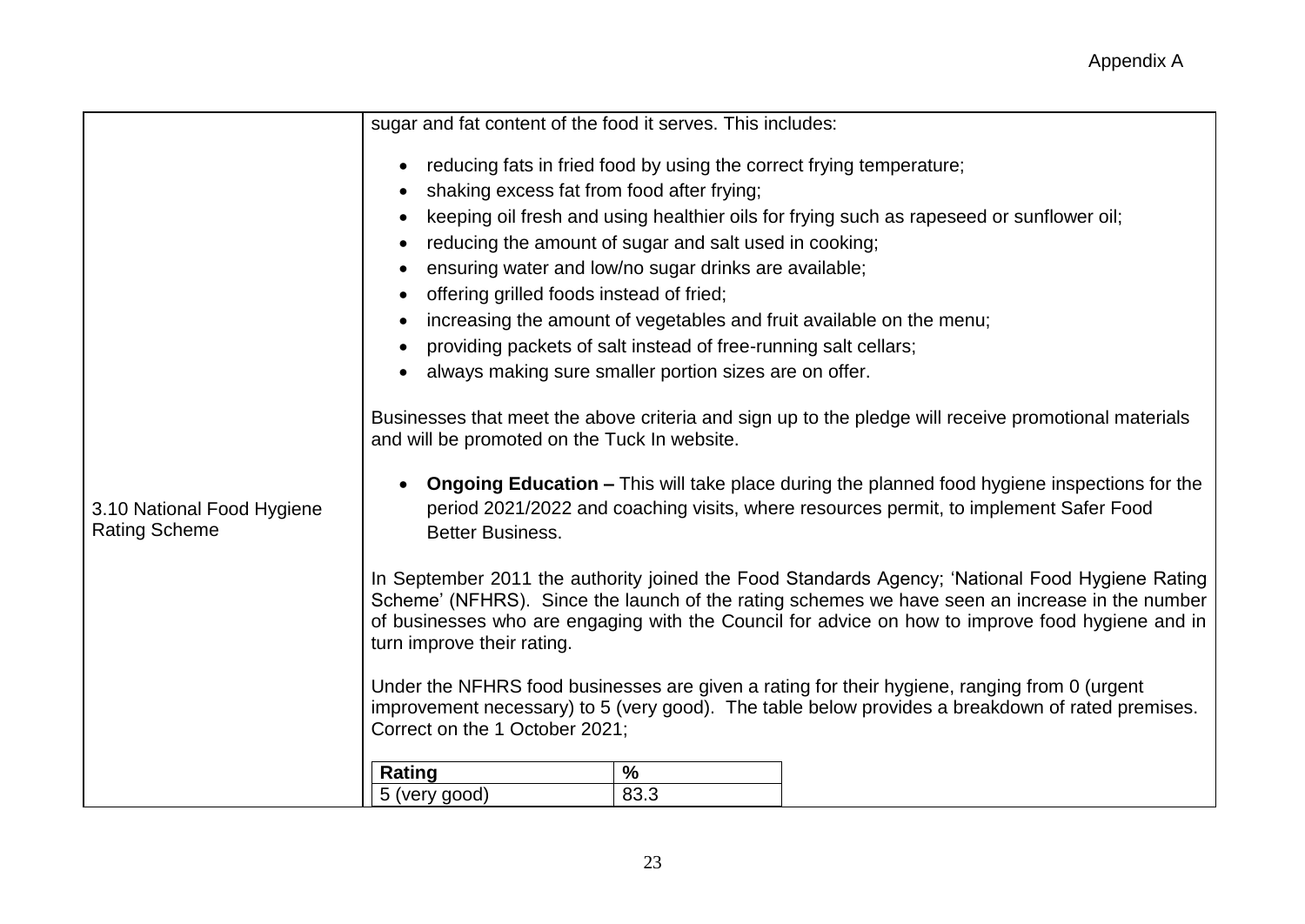|                            | 4 (good)                                                                                                                                                                                                                                                                                                                  | 10.6 |                                                                                                                                                                                                                                                                                                                                                                                                                                                                                                                 |
|----------------------------|---------------------------------------------------------------------------------------------------------------------------------------------------------------------------------------------------------------------------------------------------------------------------------------------------------------------------|------|-----------------------------------------------------------------------------------------------------------------------------------------------------------------------------------------------------------------------------------------------------------------------------------------------------------------------------------------------------------------------------------------------------------------------------------------------------------------------------------------------------------------|
|                            | 3 (generally satisfactory)                                                                                                                                                                                                                                                                                                | 4.2  |                                                                                                                                                                                                                                                                                                                                                                                                                                                                                                                 |
|                            | 2 (improvement necessary)                                                                                                                                                                                                                                                                                                 |      |                                                                                                                                                                                                                                                                                                                                                                                                                                                                                                                 |
|                            | 1 (major improvement                                                                                                                                                                                                                                                                                                      | 0.6  |                                                                                                                                                                                                                                                                                                                                                                                                                                                                                                                 |
|                            | necessary)                                                                                                                                                                                                                                                                                                                |      |                                                                                                                                                                                                                                                                                                                                                                                                                                                                                                                 |
|                            | 0 (urgent improvement                                                                                                                                                                                                                                                                                                     | 0.3  |                                                                                                                                                                                                                                                                                                                                                                                                                                                                                                                 |
|                            | necessary)                                                                                                                                                                                                                                                                                                                |      |                                                                                                                                                                                                                                                                                                                                                                                                                                                                                                                 |
| 3.11 Food Hygiene Training | Harlow Council a best value method for meeting public access obligations.                                                                                                                                                                                                                                                 |      | The scheme is a cost effective, well publicised and visible way of promoting food hygiene and<br>empowering consumer choice by making available information to which the Public has a right to<br>access under Freedom of Information Legislation. As well as promoting food hygiene it also gives<br>The ratings are available as a link from the Councils website and direct on http://ratings.food.gov.uk<br>and every eligible business is issued with a window sticker displaying their individual rating. |
|                            | College.                                                                                                                                                                                                                                                                                                                  |      | The Service promotes the food hygiene courses offered by accredited trainers including Harlow                                                                                                                                                                                                                                                                                                                                                                                                                   |
| 4.0 Resources              | Food safety resources are currently allocated within the overall Environmental Health budget<br>covering food safety, occupational health & safety, pollution (noise, air, water, and contaminated<br>land), Authorisation of premises under the Environmental Protection Act 1990, private sector housing<br>and grants. |      |                                                                                                                                                                                                                                                                                                                                                                                                                                                                                                                 |
|                            | A number of inspections were undertaken outside normal working hours due to the Code of Practice<br>which requires local authorities to inspect premises during normal opening hours, which in turn will<br>require evening and weekend inspections.                                                                      |      |                                                                                                                                                                                                                                                                                                                                                                                                                                                                                                                 |
|                            | Council's Legal Service, who act on our behalf.                                                                                                                                                                                                                                                                           |      | No budget is separately allocated for prosecutions or legal action taken as a result of action under<br>this service. Costs are requested from the court in any successful prosecutions taken, by the                                                                                                                                                                                                                                                                                                           |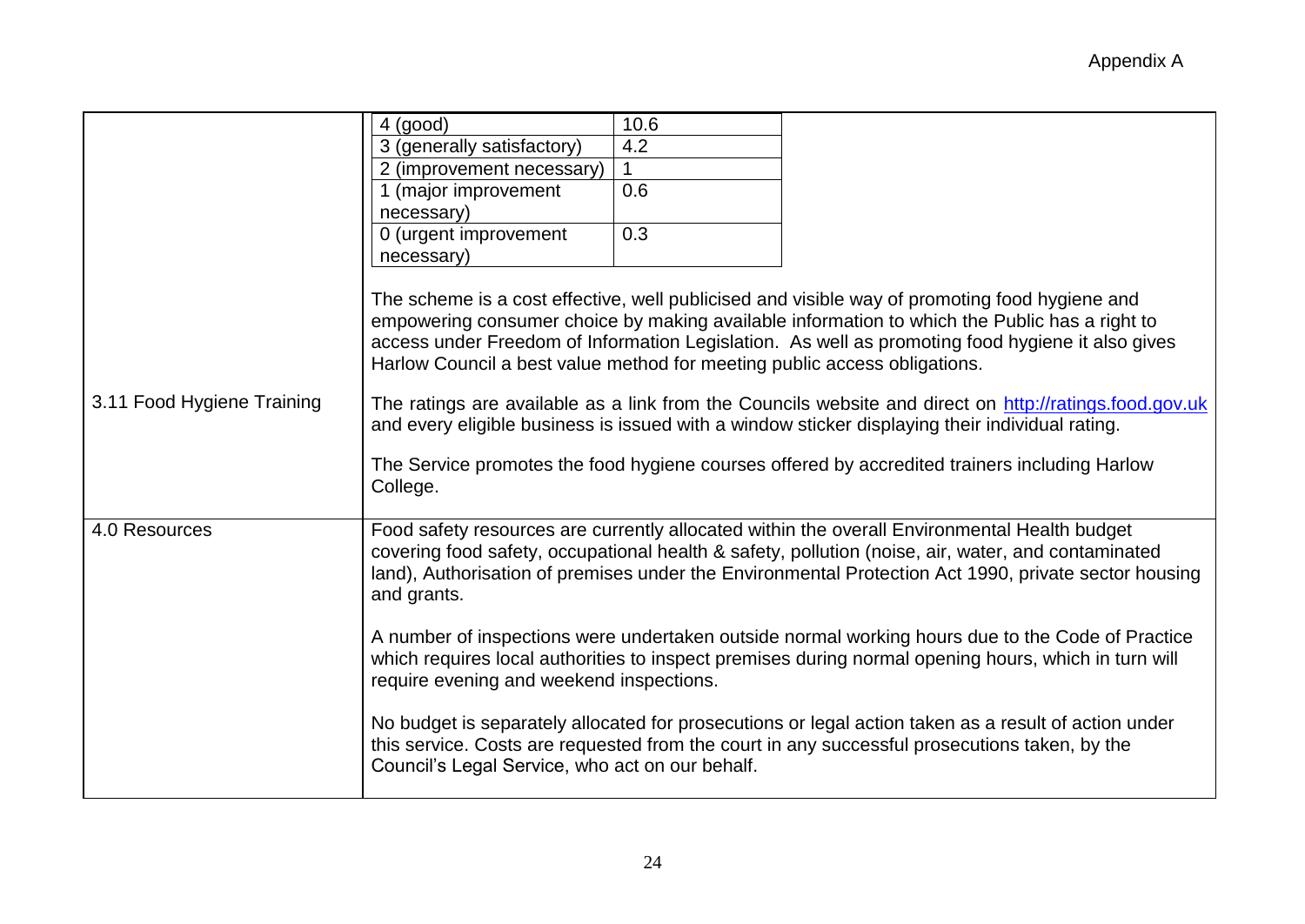| 4.1 Staffing Allocation | For the plan period 2021/2022 the available staff for this Service Plan includes:<br>• 0.1 Environmental Health Manager<br>1 FTE Principal Environmental Health Officer<br>activities;<br>Approx 200 food inspections outsourced to competent contractors;            | 1.5 FTE Senior/Environmental Health Officer (S/EHO) - Fully competent for all food safety<br>• 0.5 FTE Technical Support Officer (TSO) - Not formally competent in food safety matters.                                      |
|-------------------------|-----------------------------------------------------------------------------------------------------------------------------------------------------------------------------------------------------------------------------------------------------------------------|------------------------------------------------------------------------------------------------------------------------------------------------------------------------------------------------------------------------------|
|                         | enforcing health and safety at work, animal welfare and other licensing provisions, and the<br>investigation of statutory nuisances under the Environmental Protection Act 1990.<br>persons (FTE) on professional staff and 1.0 on administration support.<br>Officer | This staffing allocation is not solely for this Service Plan. These officers also carry out duties<br>It has been estimated that the total officer time spent on the Food Service is 2.40 full time equivalent<br><b>FTE</b> |
|                         | <b>Environmental Health Manager</b><br><b>Principal EHO</b>                                                                                                                                                                                                           | 0.10<br>0.50                                                                                                                                                                                                                 |
|                         | S/EHO                                                                                                                                                                                                                                                                 | 1.40                                                                                                                                                                                                                         |
|                         | <b>Contract Staff</b>                                                                                                                                                                                                                                                 | 0.40                                                                                                                                                                                                                         |
|                         | TSO/Administration (Not formally competent in food safety<br>matters)                                                                                                                                                                                                 | 1.00                                                                                                                                                                                                                         |
|                         | <b>TOTAL</b>                                                                                                                                                                                                                                                          | 3.40                                                                                                                                                                                                                         |
|                         |                                                                                                                                                                                                                                                                       | The PEHO and all Senior EHO's are appropriately qualified in accordance with the Code of Practice.                                                                                                                           |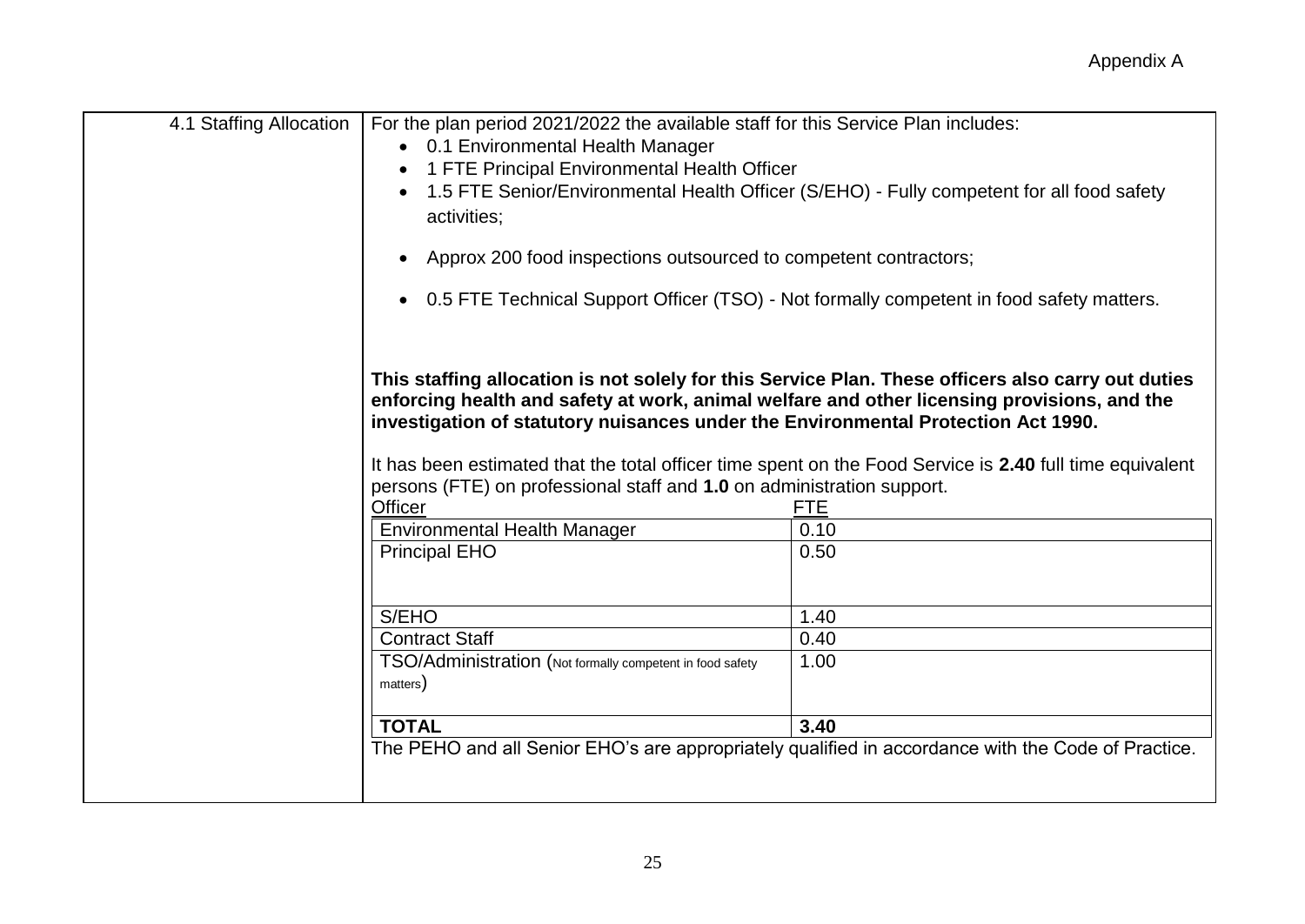| 4.2 Competencies           | The PEHO, S/EHO's, Contractor EHO's/Food safety officers, are fully competent to inspect all risk<br>categories of premises as required by the Code of Practice and take formal food samples. The<br>PEHO, S/EHO's, EHO's, are authorised to serve Hygiene Improvement Notices, detain and seize<br>Food and the PEHO and S/EHO's are authorised to serve Hygiene Emergency Prohibition Notices.<br>The Food Service continues to identify training and development needs with regular review meetings<br>with individual staff. In addition, Officers are assigned special responsibilities to develop a specialism<br>within the Food Service.<br>Team meetings are held with the PEHO to discuss matters and issues of consistency arising under<br>this Service Plan area. |
|----------------------------|--------------------------------------------------------------------------------------------------------------------------------------------------------------------------------------------------------------------------------------------------------------------------------------------------------------------------------------------------------------------------------------------------------------------------------------------------------------------------------------------------------------------------------------------------------------------------------------------------------------------------------------------------------------------------------------------------------------------------------------------------------------------------------|
| 4.3 Staff Development Plan | All EHO's that are corporate members of the Chartered Institute of Environmental Health (CIEH) are<br>required to undergo at least 20 hours of Continuous Professional Development (CPD) per year. In<br>addition, the Code of Practice requires food inspectors to have undergone a minimum of 10 hours<br>food training per annum in accordance with FSA requirements. Authorised Officers must also<br>complete the FSA Competency framework agreement. Whilst officers are responsible for monitoring<br>the amount of training they have done in a year, the Service recognises this need and supports staff<br>in achieving the minimum amount required by the CPD scheme. Officers with Chartered Status must<br>complete 30 hours of CPD per year.                     |
|                            | Training needs are identified by examining:                                                                                                                                                                                                                                                                                                                                                                                                                                                                                                                                                                                                                                                                                                                                    |
|                            | Operational requirement arising from the Environment & Planning Service Plan;                                                                                                                                                                                                                                                                                                                                                                                                                                                                                                                                                                                                                                                                                                  |
|                            | Individual needs highlighted at Personal Performance Plan review meetings;                                                                                                                                                                                                                                                                                                                                                                                                                                                                                                                                                                                                                                                                                                     |
|                            | The introduction of new legislation/Code of Practice and FSA.                                                                                                                                                                                                                                                                                                                                                                                                                                                                                                                                                                                                                                                                                                                  |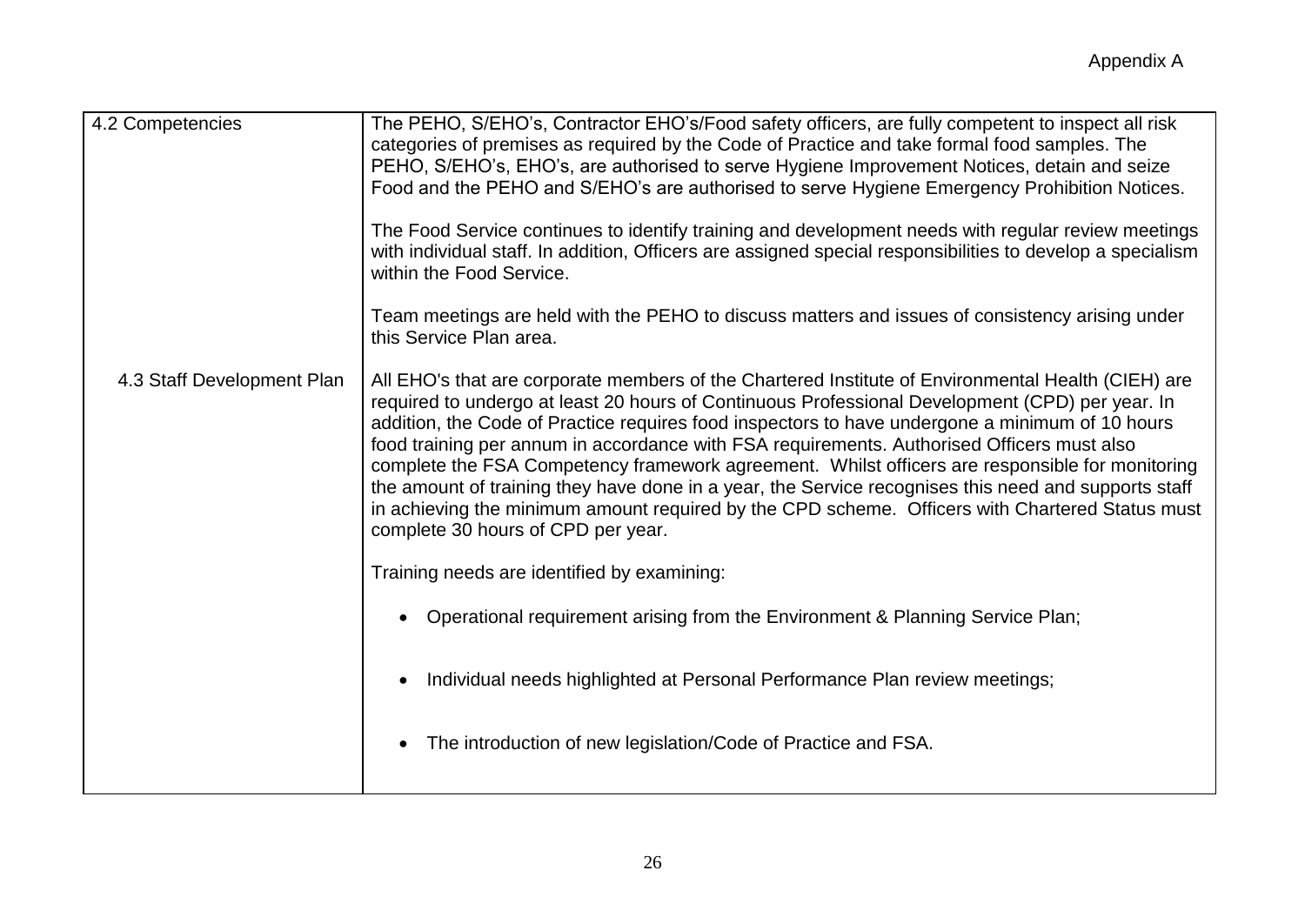|                        | How these needs are met may vary, but the typical sources of training include:                                                                                                                                                                                                   |
|------------------------|----------------------------------------------------------------------------------------------------------------------------------------------------------------------------------------------------------------------------------------------------------------------------------|
|                        | Day release courses;                                                                                                                                                                                                                                                             |
|                        | On the job training;                                                                                                                                                                                                                                                             |
|                        | In house short courses;                                                                                                                                                                                                                                                          |
|                        | External short courses and seminars.                                                                                                                                                                                                                                             |
|                        | Training must be approved before it is undertaken and it is evaluated after the event. All training<br>received will be documented as part of the Service's assessment competency.                                                                                               |
|                        | Personal Performance Plans (PPPs) are completed on a yearly basis by the PEHO with a six month<br>review.                                                                                                                                                                        |
|                        | It is not possible to determine training costs until the PPP process has been completed.                                                                                                                                                                                         |
| 5.0 Quality Assessment | The Food Service is delivered within a documented quality system with strategies in place covering<br>most areas of food safety. Within these strategies a documented system is in place for management<br>monitoring of the quality, uniformity and consistency of enforcement. |
|                        | Within the framework of these documents the following activities are planned:                                                                                                                                                                                                    |
|                        | Internal Audits of:                                                                                                                                                                                                                                                              |
|                        | - Food Safety Inspections                                                                                                                                                                                                                                                        |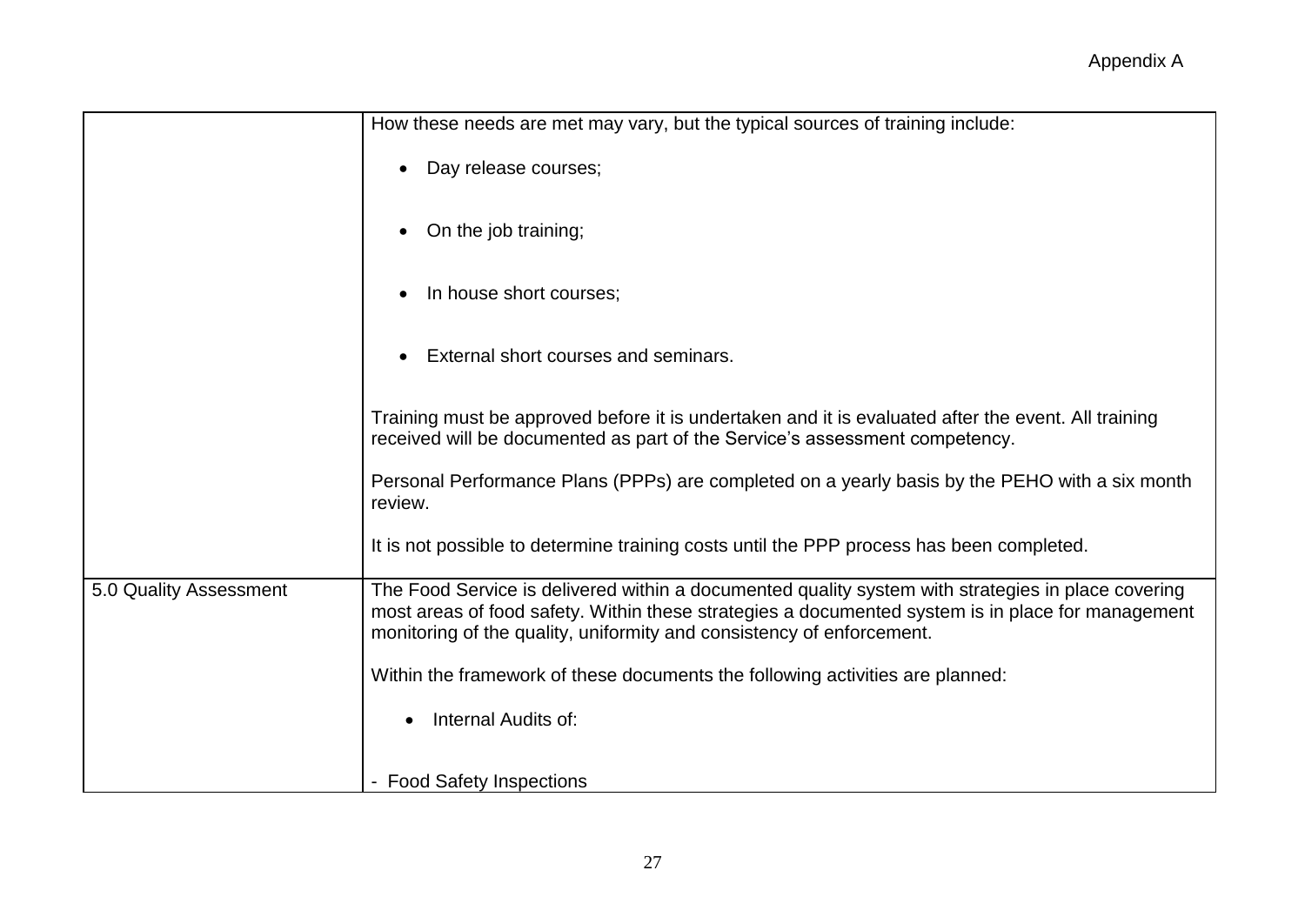|                             | a) Post Inspection review of case records and documentation                                                                                                              |
|-----------------------------|--------------------------------------------------------------------------------------------------------------------------------------------------------------------------|
|                             | (100% of contractors' inspections are currently checked)                                                                                                                 |
|                             | b) Accompanied inspections                                                                                                                                               |
|                             | - Food Complaints (service requests)<br>a) food safety                                                                                                                   |
|                             | b) foreign bodies                                                                                                                                                        |
|                             | c) allegations of food poisoning                                                                                                                                         |
|                             | d) food alerts                                                                                                                                                           |
|                             | Formal enforcement activities, including;                                                                                                                                |
|                             | - Hygiene Improvement Notices                                                                                                                                            |
|                             | - Hygiene Emergency Prohibition Notices                                                                                                                                  |
|                             | Prosecution Files.                                                                                                                                                       |
|                             | Detention / Seizure / Voluntary Surrender cases.                                                                                                                         |
|                             | There are management systems which monitor the response times for complaints received (food &<br>hygiene complaints etc.). The target response times are 5 working days. |
| 6.0 Review                  |                                                                                                                                                                          |
| 6.1 Review against the Plan | The process of reviewing and updating the Standard Operating Procedures is underway on a                                                                                 |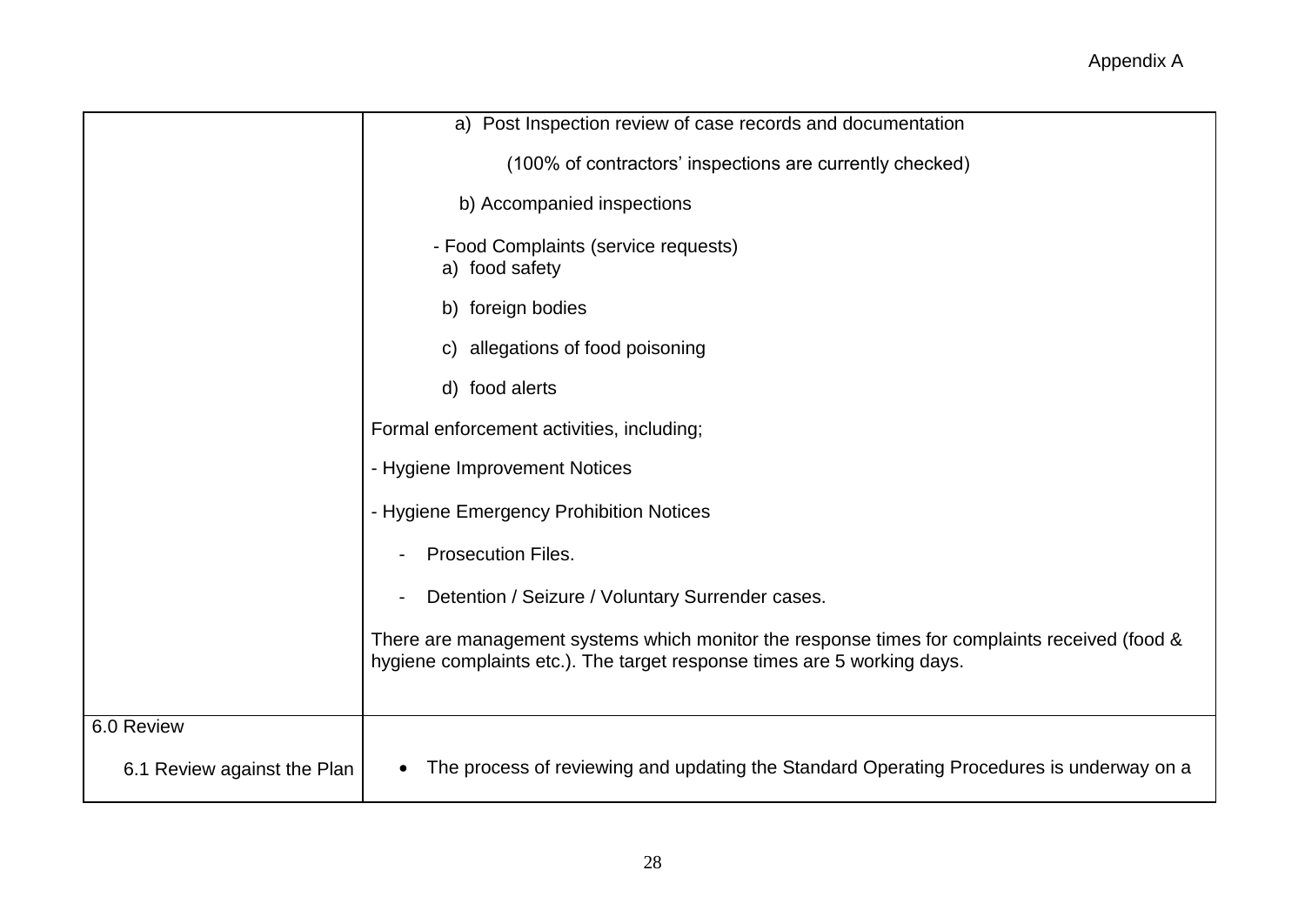| priority basis. |  |
|-----------------|--|

| • The Authority has participated in the Essex County Council funded 'Tuck In' project to reduce |
|-------------------------------------------------------------------------------------------------|
| salt, fat and calories in takeaway meals. Visits to relevant businesses commenced in            |
| September 2015. Funding for this scheme (from Essex County Council) ended in 20/21.             |

- The team has participated in FSA national rating consistency exercises.
- The team continues to work collaboratively with the hospital to encourage good hygiene practices and to ensure the implementation of FSA guidance for healthcare and social care organisations to help them reduce the risk of vulnerable people within their care contracting listeriosis through the consumption of chilled ready-to-eat food.
- Continual development of the Uniform, along with Enterprise to ensure it can meet all Service needs and to improve management systems.
- The team has utilised the FSA toolkit for the internal audit of the food hygiene rating scheme against the brand standard.

The Service Plan will be monitored to establish:

- Inspections of premises against target;
- The percentage of premises broadly compliant with food hygiene;
- Number of food samples taken against target.

In addition, the PEHO will evaluate:

Actual resource allocation versus projected allocation;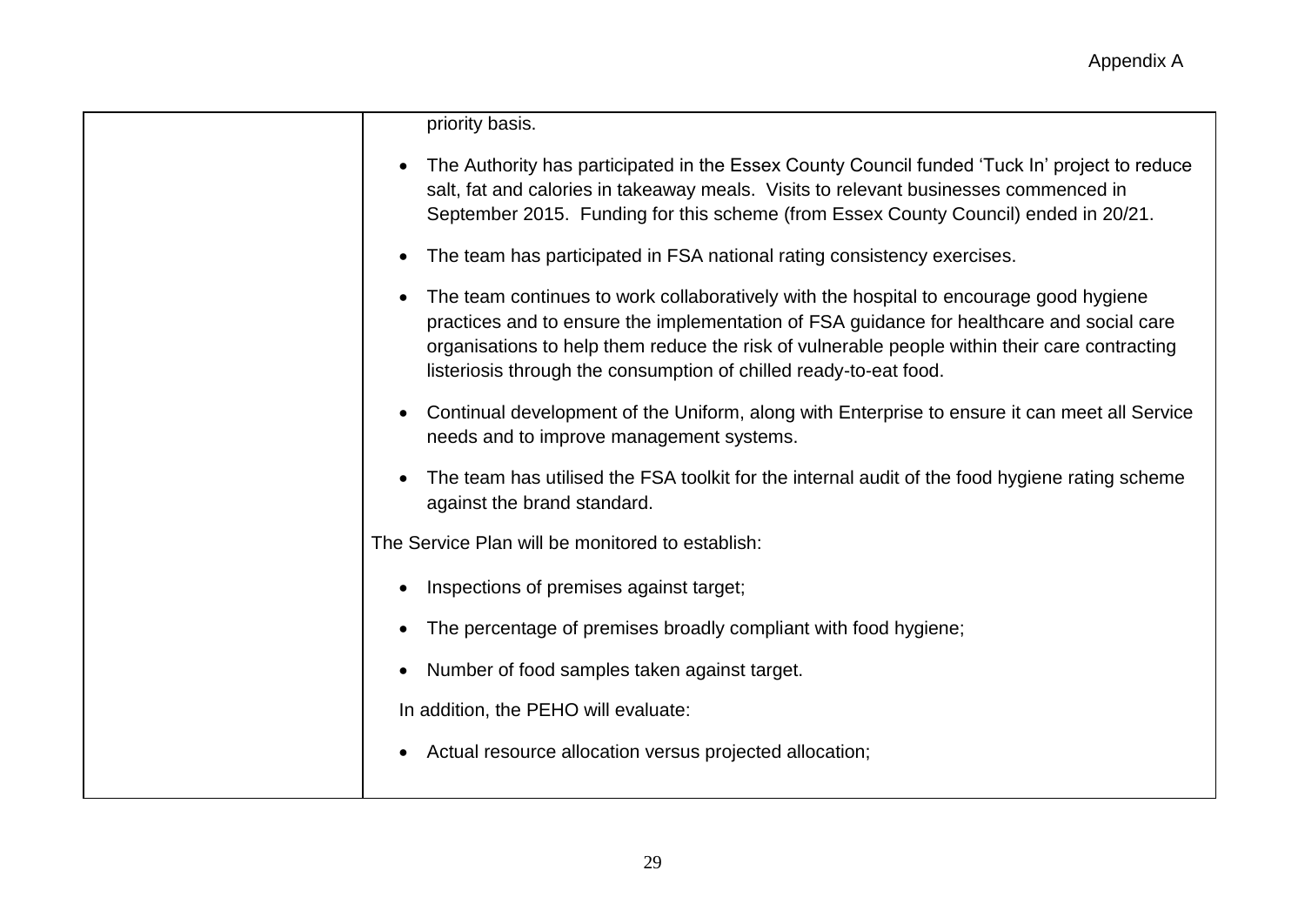|                                     | • Responses to complaints                                                                                                                                                                                                                                                                                                                                 |
|-------------------------------------|-----------------------------------------------------------------------------------------------------------------------------------------------------------------------------------------------------------------------------------------------------------------------------------------------------------------------------------------------------------|
|                                     | Reactive work, formal actions and investigations.                                                                                                                                                                                                                                                                                                         |
|                                     | A key aim of The Service is to continually improve the quality, efficiency and effectiveness of its<br>Services.                                                                                                                                                                                                                                          |
| <b>Performance Targets</b><br>6.1.1 | Where the review process identifies areas for improvement or development, these will be adopted in<br>accordance with current in-house documented procedure, the FSA Framework Agreement, Statutory<br>Code of Practice and National guidance.                                                                                                            |
|                                     | For the period 2020/2021 59.83% of all programmed and unprogrammed inspections were<br>completed. The target is to achieve 100%, as prescribed by the Food Standards Agency. For the<br>period 2016/17 96.67%, and for 2017/2018 99.36%, and for 2018/2019 99.32% and for the period<br>2019/20 79.28%. For the period 2020/21 this was 64.3%.            |
|                                     | The percentage of premises that are broadly compliant with food hygiene was 96.23% in 2016/17 to<br>94.67% in 2017/18 95.94% in 2018/19 to 95.37% in 2019/20 and 89% in 2020/21.                                                                                                                                                                          |
|                                     | The reduction in the broadly complaint score is due to the higher number (48) of unrated new food<br>premises. The new unrated premises are automatically classified as non broadly compliant until<br>inspected. Therefore, this reduction from circa 95% to 89% is not an indication that hygiene<br>compliance in existing food premises has declined. |
| 6.2 Areas for development           | The current position as of the 1 November 2021 is that the Food Team is on track with the recovery<br>of the food regulatory service in line with the FSA recovery plan.                                                                                                                                                                                  |
|                                     | The following Service developments are planned for the period 2021/22:                                                                                                                                                                                                                                                                                    |
|                                     | The team will continue to work in accordance with the Food Standard Agency Recovery Plan.                                                                                                                                                                                                                                                                 |